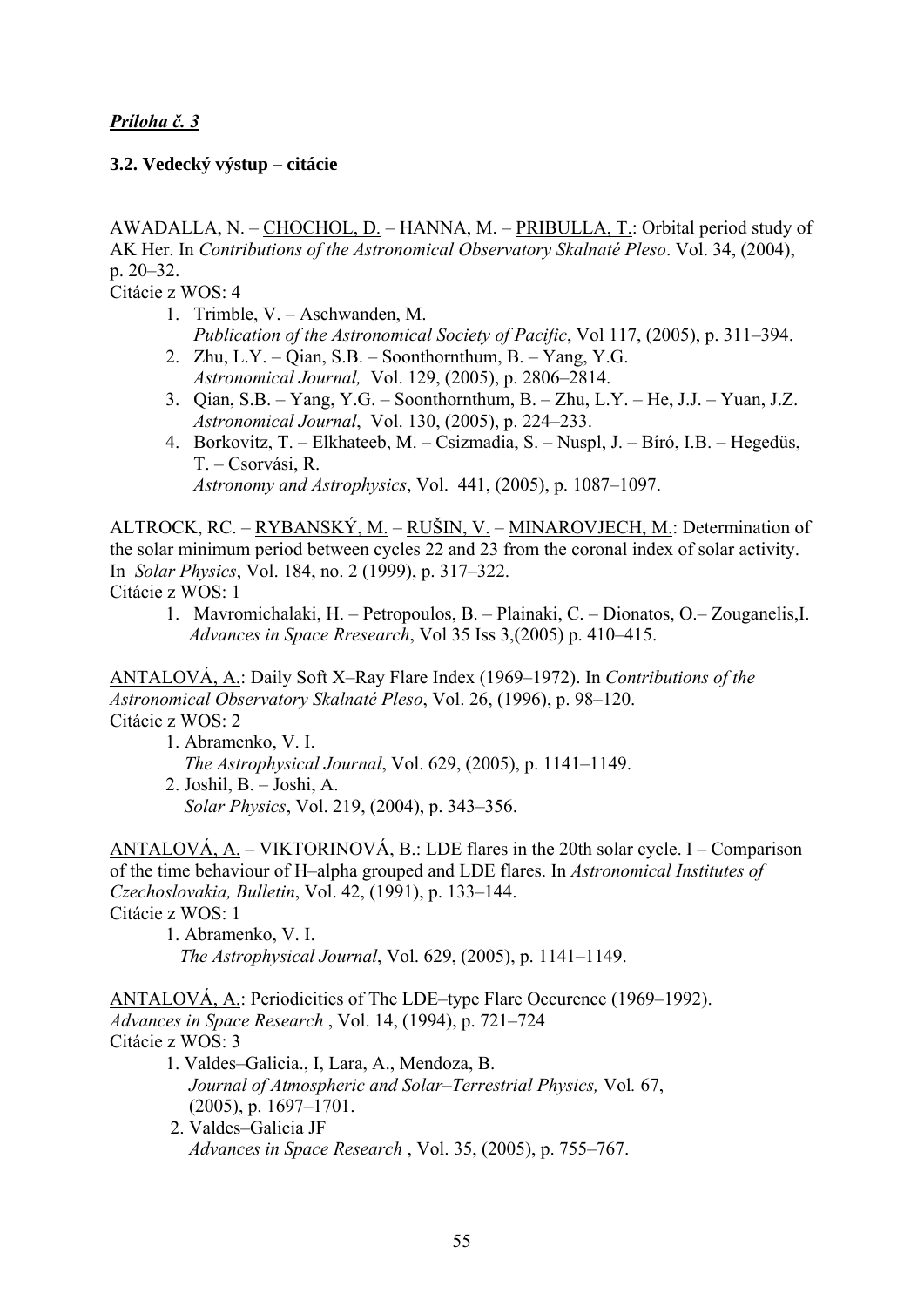3. Richardson IG, Cane HV *Geophysical Research Letters* Vol. 32, (2005), Art. No. L02104.

ANTALOVÁ, A. – GNEVYSHEV, M. N.: Latitudinal distribution of sunspot areas during the period 1874–1976. In *Contributions of the Astronomical Observatory Skalnaté Pleso*, Vol. 11, p. 63–93.

Citácie z WOS: 2

1. Kane, R.P.

 *Solar Physics, Vol.* 229, (2005), 387–407.

 2. Cadavid, A.C. – Lawrence, J.K. – McDonald D.P. – Ruzmaikin, A. *Solar Physics, Vol.* 226, (2005), 359–376.

BADALYAN, O.G. – OBRIDKO, V.N. – RYBÁK, J. – SÝKORA, J.: N/S asymmetry of solar activity and quasi–biennial oscillations. In *European Space Agency Special Publications,* Vol. 535, (2003), p. 63–66.

Citácie z WOS: 1

 1. Kane, R.P. *Solar Physics,* Vol. 227, (2005), p. 155–175.

BADALYAN, O.G. – LIVSHITS, M.A. – SÝKORA, J.: White–light polarization and large– scale coronal structures. In *Solar Physics*, Vol. 173, (1997), p. 67–80. Citácie z WOS: 1

1.Saez, F. – Zhukov, A.N. – Lamy, P. – Llebaria, A *Astronomy and Astrophysics*, Vol. 442, (2005), p. 352–358.

BADALYAN, O.G. – LIVSHITS, M.A. – SÝKORA, J.: Relationship between polarization and intensity of the green line in different coronal structures. In *Astronomy and Astrophysics*, Vol. 349, (1999), p. 295–300.

Iné citácie: 1

1. Pintér, T. – Rybanský, M. – Minarovjech, M.

 *Zborník referátov zo 17. celoštátneho slnečného seminára,* Slovenská ústredná hvezdáreň, (2005), p. 154–157.

BADALYAN, O.G. – OBRIDKO, V.N. –  $S{\prime}$ KORA, J.: Brightness of the coronal green line and prediction for activity cycles 23 and 24. In *Solar Physics*, Vol 199, (2001), 421–435. Citácie z WOS: 2

- 1. Attia, A.F. Abdel–Hamid, R. Quassim, M. *Solar Physics*, Vol. 227, (2005), p. 177–191.
- 2. Svalgaard, L. Cliver, E.W. Kamide, Y.

*Geophysical Research Letters*., Vol. 32, (2005), Art. No. L01104.

Citácie z NASA ADS: 1

3. Svalgaard, L. – Cliver, E.W. – Kamide, Y.

*Astronomical Society of Pacific Conference Series*, Vol 346, (2005), p. 401.

Citácie zo SCOPUS: 1

 4. Silbergeit, V.M. – Larocca, P.A. *Advances in Space Rresearch*, Vol. 36, (2005), 2384–2387.

BADALYAN, O.G. – OBRIDKO, V.N. – SÝKORA, J.: Space–time distributions of the coronal green–line brightness and solar magnetic field. In *Astronomical and Astrophysical Transactions* , Vol. 23, (2004), p. 555–566.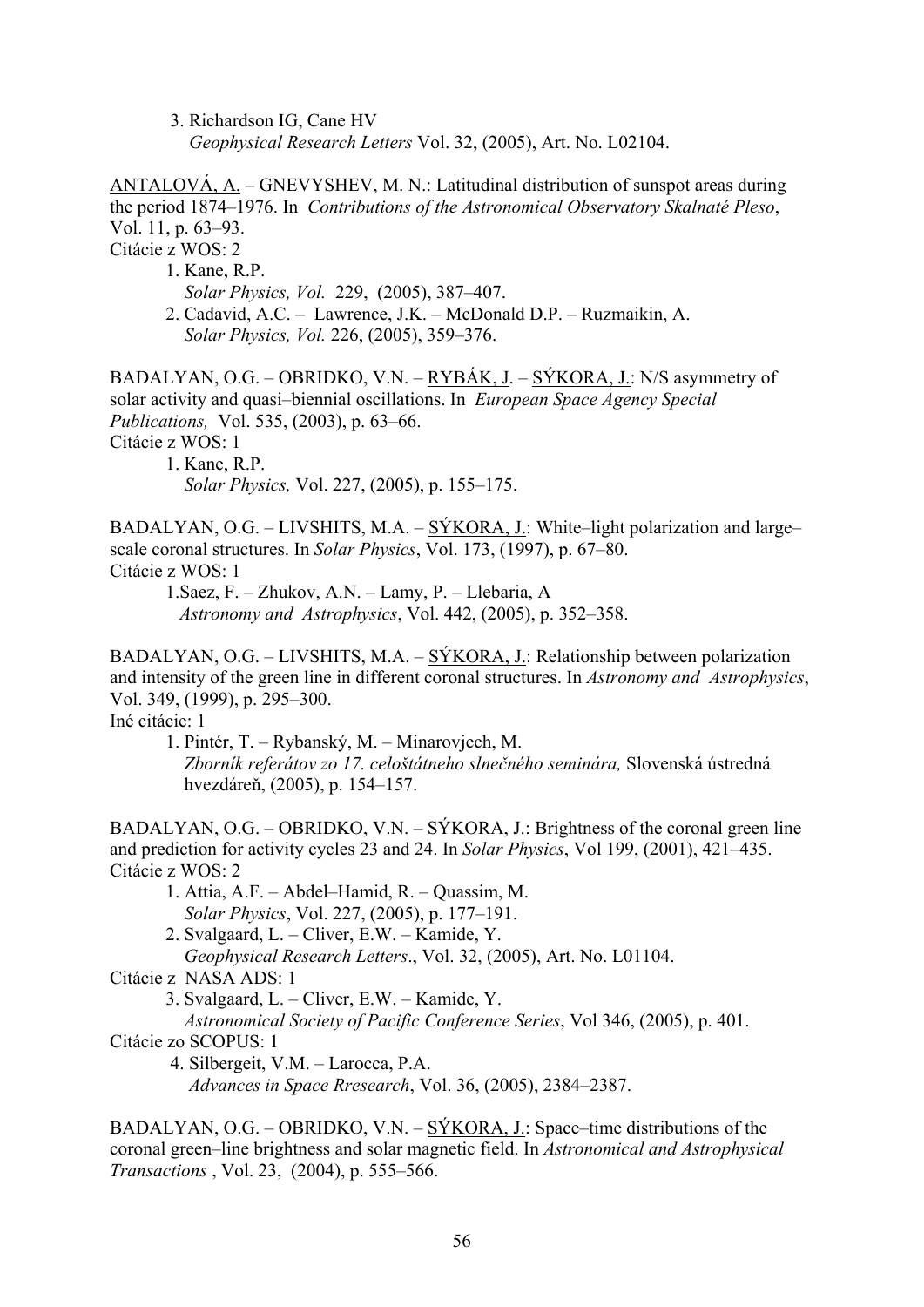Iné citácie: 1

1. Bludova, N.G. *Astronomical and Astrophysical Transactions*, Vol. 24, (2005), p. 39–44.

BAGGALEY, W.J. – NESLUŠAN, L.: A model of the heliocentric orbits of a stream of Earth–impacting interstellar meteoroids. In *Astronomy and Astrophysics*. Vol. 382 (2002), p. 1118–1124.

Citácie z WOS: 2

1. Weryk, R.J. – Brown, P.  *Earth, Moon and Planets*, Vol. 95 (2005), p. 221–227. 2. Hill, K.A. – Rogers, L.A. – Hawkes, R.L.

 *Astronomy and Astrophysics*, Vol. 444 (2005), p. 615–624.

BELYAEV, N.A. – KRESÁK, Ľ. – PITTICH, E.M. – PUSHKAREV, A.N.: Catalogue of short–period comets. In Veda, Bratislava, 1986, p. 1–408. Citácie z NASA ADS: 1

1. De Sanctis, M.C. – Capria, M.T. – Coradini, A. *Astronomy and Astrophysics,* Vol. 444 (2005), p. 605–614.

BUDAJ, J.: On the nature of the AM phenomenon or on a stabilization and the tidal mixing in binaries. I. Orbital periods and rotation. In *Astronomy and Astrophysics.* Vol. 313, (1996), p. 523–531.

Citácie z WOS: 2

- 1. Fremat, Y. Lampens, P. Hensberge, H. *Monthly Notices of the Royal Astronomical Society,* Vol. 356, (2005), p. 545– 556.
- 2. Southworth, J. Smalley, B. Maxted, P.F.L. Claret, A. Etzel, P.B. *Monthly Notices of the Royal Astronomical Society,* Vol. 363, (2005), p. 529–542.

BUDAJ, J.: On the nature of the AM phenomenon or on a stabilization and the tidal mixing in binaries. II. Metallicity and pseudo–synchronization? In *Astronomy and Astrophysics.* Vol. 326, (1997), p. 655–661.

Citácie z WOS: 2

- 1. Fremat, Y. Lampens, P. Hensberge, H. *Monthly Notices of the Royal Astronomical Society,* Vol. 356, (2005), p. 545– 556.
- 2. Southworth, J. Smalley, B. Maxted, P.F.L. Claret, A. Etzel, P.B. *Monthly Notices of the Royal Astronomical Society,* Vol. 363, (2005), p. 529–542.

BUDAJ, J.– ILIEV, I.K.: Abundance analysis of Am binaries and search for tidally driven abundance anomalies – I. HD 33254, HD 178449 and HD 1983912003, In *Monthly Notices of the Royal Astronomical Society.* Vol. 346, (2003), p. 27–36. Citácie z NASA ADS: 1

1. Trimble, V. – Aschwanden, M. *Publications of the Astronomical Society of Pacific*, Vol 117, (2005) p. 311–394.

CARUSI, A. – KRESÁK, Ľ. – VALSECCHI, G.B.: Conservation of the Tisserand parameter at close encounters of interplanetary objects with Jupiter. In *Earth, Moon and Planets,* Vol. 68 (1995), p. 71–94.

Citácie z WOS: 1

1. Jewitt, D.

*The Astronomical Journal*, Vol. 129 (2005), p. 530–538.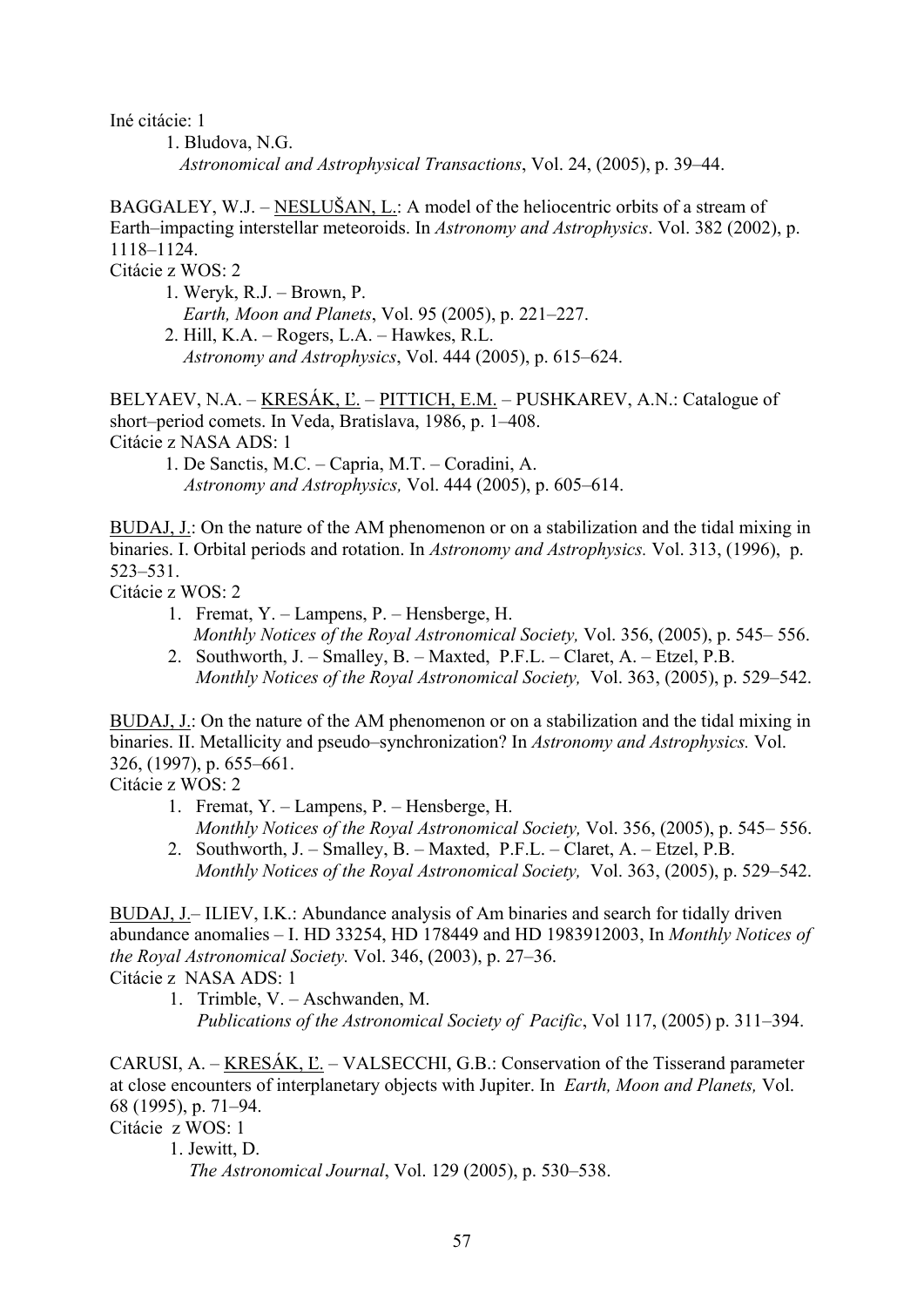CEPLECHA, Z. –BOROVIČKA, J. – ELFORD, W.G. – REVELLE, D.O. – HAWKES, R.L. – PORUBČAN, V. – ŠIMEK, M.: Meteor Phenomena and Bodies. In *Space Science Reviews*. Vol. 84 (1998), p. 327–471.

Citácie z WOS: 25

- 1. Dyrud, L.P. Ray, L. Oppenheim, M. Close, S. Denney, K. *Journal of Atmospheric and Solar–Terrestrial Physics*, Vol. 67 (2005), p. 1171– 1177.
- 2. Janches, D. Chau, J.L. *Journal of Atmospheric and Solar–Terrestrial Physics*, Vol. 67 (2005), p. 1196– 1210.
- 3. de la Pena, S. Avery, S.K. Avery, J.P. Lau, E. Janches, D. *Journal of Atmospheric and Solar–Terrestrial Physics*, Vol. 67 (2005), p. 1211– 1215.
- 4. Jones, J. Campbell–Brown, M. *Monthly Notices of the Royal Astronomical Society*, Vol. 359 (2005), p. 1131–1136.
- 5. Arrowsmith, S.J. Hedlin, M.A.H. *Geophysical Research Letters,* Vol. 32 (2005), Art. No. L09810.
- 6. Galligan, D.P. Baggaley, W.J. *Monthly Notices of the Royal Astronomical Society,* Vol. 359 (2005), p. 551–560.
- 7. Havnes, O. Sigernes, F. *Journal of Atmospheric and Solar–Terrestrial Physics*,Vol. 67 (2005), p. 659–664.
- 8. Tsutsumi, M. Aso, T. *Journal of Geophysical Research–Atmospheres,,* Vol. 110 (D24), (2005), Art. No. D24111.
- 9. Wiegert, P. Brown, P. *Icarus,* Vol. 179 (2005), p. 139–157.
- 10. Trigo–Rodriguez, J.M. Betlem, H. Lyytinen, E. *Astrophysical Journal,* Vol. 621 (2005), p. 1146–1152.
- 11. Baggaley, W.J. Plank, G.E. Tomlinson, L. Grant, J. *Earth, Moon and Planets*, Vol. 95 (1–4), (2005), p. 663–669.
- 12. Rietmeijer, F.J.M. *Advances in Space Research*, Vol. 36 (2005), p. 201–208.
- 13. Pecinová, D. Pecina, P. *Earth, Moon and Planets*, Vol. 95 (2005), p. 689–696.
- 14. Hocking, W.K. *Earth, Moon and Planets*, Vol. 95, (2005), p. 671–679. 15. Rietmeijer, F.J.M.
- *Earth, Moon and Planets*, Vol. 95 (2005), p. 303–319.
- 16. Drew, K. Brown, G.P. Close, S. Durand, D. *Earth, Moon and Planets*, Vol. 95 (2005), p. 639–645.
- 17. Brown, P. Weryk, R. Campbell–Brown, M.D. *Earth, Moon and Planets*, Vol. 95 (2005), p. 617–626.
- 18. Trigo–Rodriguez, J.M. Castro–Tirado, A.J. Fabregat, J. Martinez, V.J. Reglero, V. – Jelinek, M. – Kubanek, P. – Mateo, T. – Postigo, A.D. *Earth, Moon and Planets*, Vol. 95 (2005), p. 553–567.
- 19. Campbell–Brown, M.D. *Earth, Moon and Planets*, Vol. 95 (2005), p. 521–531.
- 20. Tirskly, G.A. Khanukaeva, D.Y. *Earth, Moon and Planets*, Vol. 95 (2005), p. 513–520.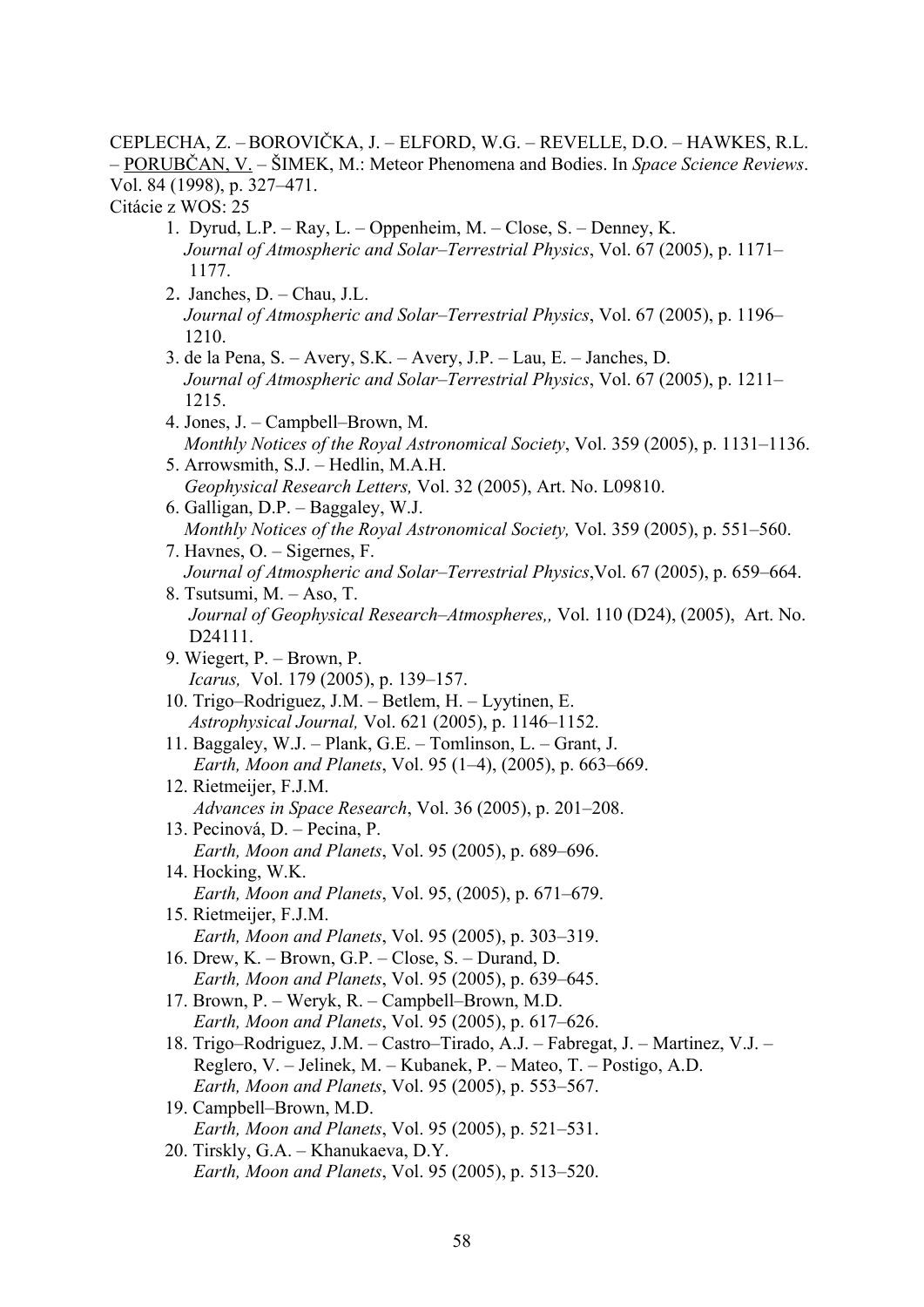- 21. Schaefer, L. Fegley, B. *Earth, Moon and Planets*, Vol. 95 (2005), p. 413–423.
- 22. Dyrud, L.P. Denney, K. Urbina, J. Janches, D. Kudeki, E. Franke, S. *Earth, Moon and Planets*, Vol. 95, (2005), p. 89–100.
- 23. Szasz, C. Kero, J. Pellinen–Wannberg, A. Mathews, J. Mitchell, N.J. Singer, W.
	- *Earth, Moon and Planets*, Vol. 95 (2005), p. 101–107.
- 24. Weryk, R.J. Brown, P. *Earth, Moon and Planets*, Vol. 95 (2005), p. 221–227. 25. Popova, O.
	- *Earth, Moon and Planets*, Vol. 95 (2005), p. 303–319.

Iné citácie: 2

- 26. Hajduková, M. *Acta Astronomica et Geophysica Univ. Comenianae*, Vol. 25 (2004), p. 25–30. 27. Hajduková, M.
	- *Acta Astronomica et Geophysica Univ. Comenianae*, Vol. 25 (2004), p. 31–36.

CROCKER, M.M. – DAVIS, R.J. – SPENCER, R.E. – EYRES, S.P.S. – BODE, M.F. – SKOPAL, A.: The symbiotic star CH Cygni. III. A precessing radio jet. In *Monthly Notices of the Royal Astronomical Society,* Vol. 335, (2002), p. 1100–1108.

Citácie z WOS: 4

- 1. Stute, M. Camenzind, M. Schmid, H.M. *Astronomy and Astrophysics,* Vol. 429, (2005), p. 209–223.
- 2. Munari, U. Siviero, A. Henden, A. *Monthly Notices of the Royal Astronomical Society,* Vol. 360,(2005), p. 1257– 1261.
- 3. Muno, M.P. Belloni, T. Dhawan, V. Morgan, E.H. Remillard, R.A. Rupen, M.P.

*Astrophysical Journal*, Vol. 626, (2005), p. 1020–1027.

 4. Sahai, R. – Le Mignant, D. – Sanchez, C.C. – Campbell, R.D. – Chaffee, F.H. *Astrophysical Journal,* Vol. 622, (2005), p. L53–L56.

CROCKER, M.M. – DAVIS, R.J. – EYRES, S.P.S. – BODE, M.F. – TAYLOR, A.R. – SKOPAL, A. – KENNY, H.T.: The symbiotic star CH Cygni: I. Non–thermal bipolar jets. In *Monthly Notices of the Royal Astronomical Society*. Vol. 326, (2001), p. 781–787. Citácie z WOS: 1

 1. Stute, M. – Camenzind, M. – Schmid, H.M. *Astronomy and Astrophysics*, Vol. 429, (2005), p. 209–223.

CURDT, W. – KUČERA, A. – RYBÁK, J. – SCHUEHLE, U. – WOEHL, H.: Dynamical Properties of the Chromosphere and Transition Region in the Supergranular Network: what Precision of the Spectral Line Characteristics Can Be Reached? In *European Space Agency Special Publications,* Vol. 404, (1997), p. 307–312. Citácie z WOS: 1

1. Aiouaz, T. – Peter, H. – Lemaire, P. *Astronomy and Astrophysics,* Vol. 435, (2005), p. 713–721.

EYRES, S.P.S. – BODE, M.F. – SKOPAL, A. – CROCKER, M.M. – DAVIS, R.J. – T AYLOR, A.R. – TEODORANI, M. – ERRICO, L. – VITTONE, A.A. – ELKIN. V.G.: The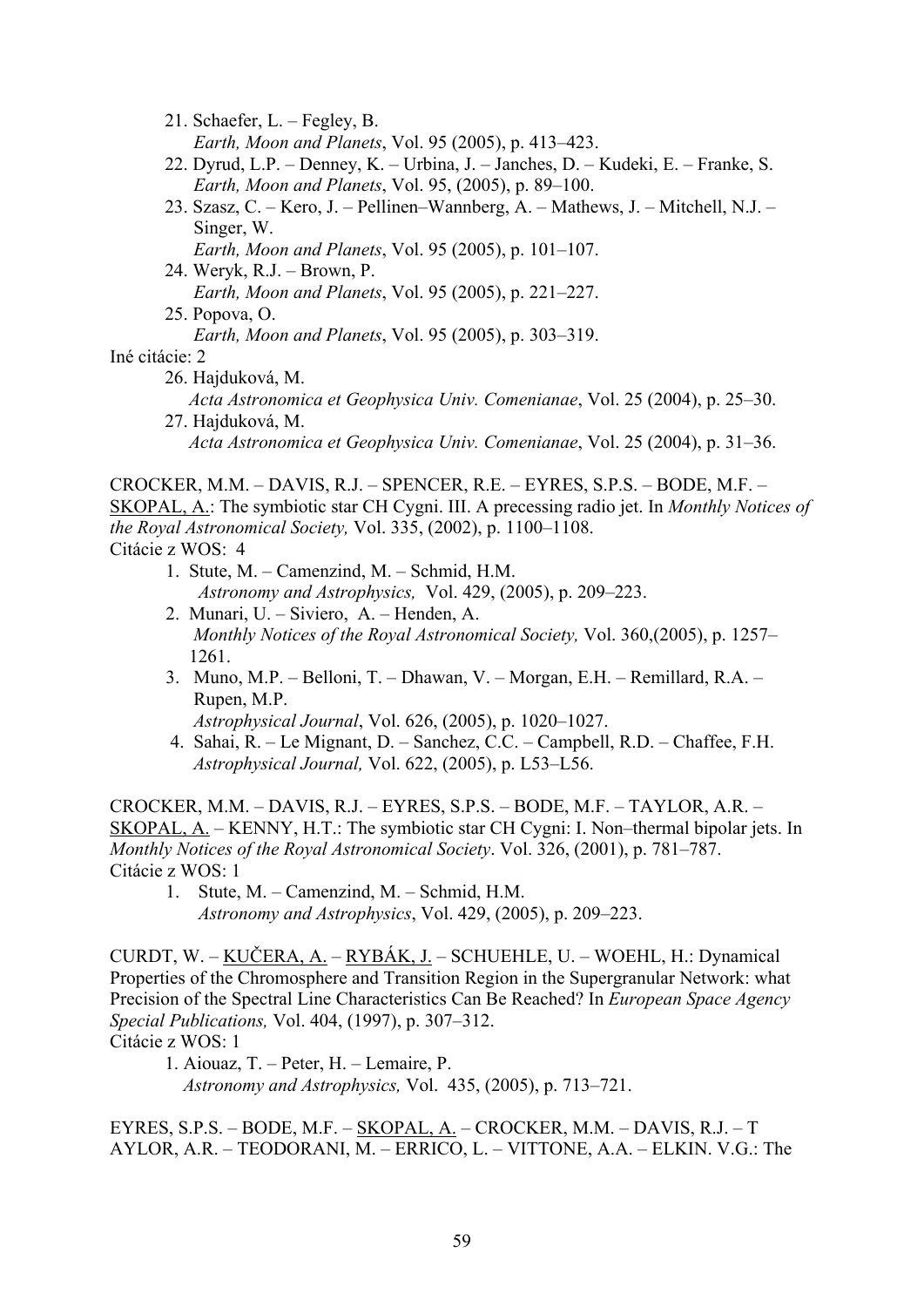symbiotic star CH Cygni. II. The ejecta from the 1998–2000 active phase. In *Monthly Notices of the Royal Astronomical Society,* Vol. 335, (2002), p. 526–539. Citácie z WOS: 1

 1. Stute, M. – Camenzind, M. – Schmid, H.M. *Astronomy and Astrophysics,* Vol. 429, (2005), p. 209–223.

FRIEDJUNG, M. – GÁLIS, R. – HRIC, L. – PETRÍK, K.: New results concerning the outburst mechanism of the symbiotic AG Dra. In *Memorie della Società Astronomica Italiana*, Vol. 73, (2002), p. 253–255.

Citácie z NASA ADS: 1

1. Otero, S.A. *Information Bulletin on Variable Stars*, no. 5608, (2005), p. 1–4.

GÁLIS, R. – HRIC, L. – NIARCHOS, P.: KW Persei – a near–contact system? In *Astronomy and Astrophysics.* Vol. 373, (2001), p. 950–959. Citácie z WOS: 1

 1. Zhu, L.Y. – Qian, S.B. – Soonthornthum, B. – Yang, Y.G.  *Astronomical Journal*, Vol. 129, (2005), p. 2806–2814.

GÁLIS, R. – HRIC, L. – FRIEDJUNG, M.– PETRÍK, K.: Resonances as the general cause of the outbursts in the symbiotic system AG Draconis. In *Astronomy and Astrophysics.* Vol. 348, (1999), p. 533–541.

Citácie z WOS: 2

- 1. Skopal, A. *Astronomy and Astrophysics,* Vol. 440, (2005), p. 995–1031.
- 2. Young, P.R. Dupree, A.K. Espey, B.R. Kenyon, S.J. Ake, T.B.  *Astrophysical Journal*, Vol. 618, (2005), p. 891–907.

HAJDUKOVÁ, M. Jr.: On the frequency of interstellar meteoroids. In *Astronomy and Astrophysics.* Vol. 288 (1994), p. 330–334. Citácie z WOS: 1

1. Weryk, R. J., Brown, P. *Earth, Moon and Planets*, Vol. 95 (2005), p. 221–227.

HANSLMEIER, A. – KUČERA, A. – RYBÁK, J. – NEUNTEUFEL, B. – WOEHL, H.: Dynamics of the upper solar photosphere. In *Astronomy and Astrophysics*, Vol. 356, (2000), p. 308–314.

Citácie zo SCOPUS: 1

1. Kostik, R.I. – Khomenko, E. *Journal of Physical Studies* Vol. 8 (3), (2004), pp. 279–295

HILL, G. – HARMANEC, P. – [PAVLOVSKI, K. –](http://apps.isiknowledge.com/WoS/CIW.cgi?SID=U2Gi7j3l9np74fbE4dJ&Func=OneClickSearch&field=AU&val=Pavlovski+K&ut=A1997XT42200026&auloc=3&curr_doc=20/1&Form=FullRecordPage&doc=20/1) [BOZIC, H.](http://apps.isiknowledge.com/WoS/CIW.cgi?SID=U2Gi7j3l9np74fbE4dJ&Func=OneClickSearch&field=AU&val=Bozic+H&ut=A1997XT42200026&auloc=4&curr_doc=20/1&Form=FullRecordPage&doc=20/1) – HADRAVA, P. – KOUBSKÝ, P. – ŽIŽŇOVSKÝ, J.: Properties and nature of Be stars .17. V360 Lac = HD 216200 is a B3e+F9IV: binary. In *Astronomy and Astrophysics,* Vol. 324, (1997), p. 965– 976.

Citácie z WOS: 1

 1. Taranova O.G. – Shenavrin V.I. *Astronomy Letters – a Journal of Astronomy and Space Astrophysics*, Vol. 31, (2005), p. 598–611.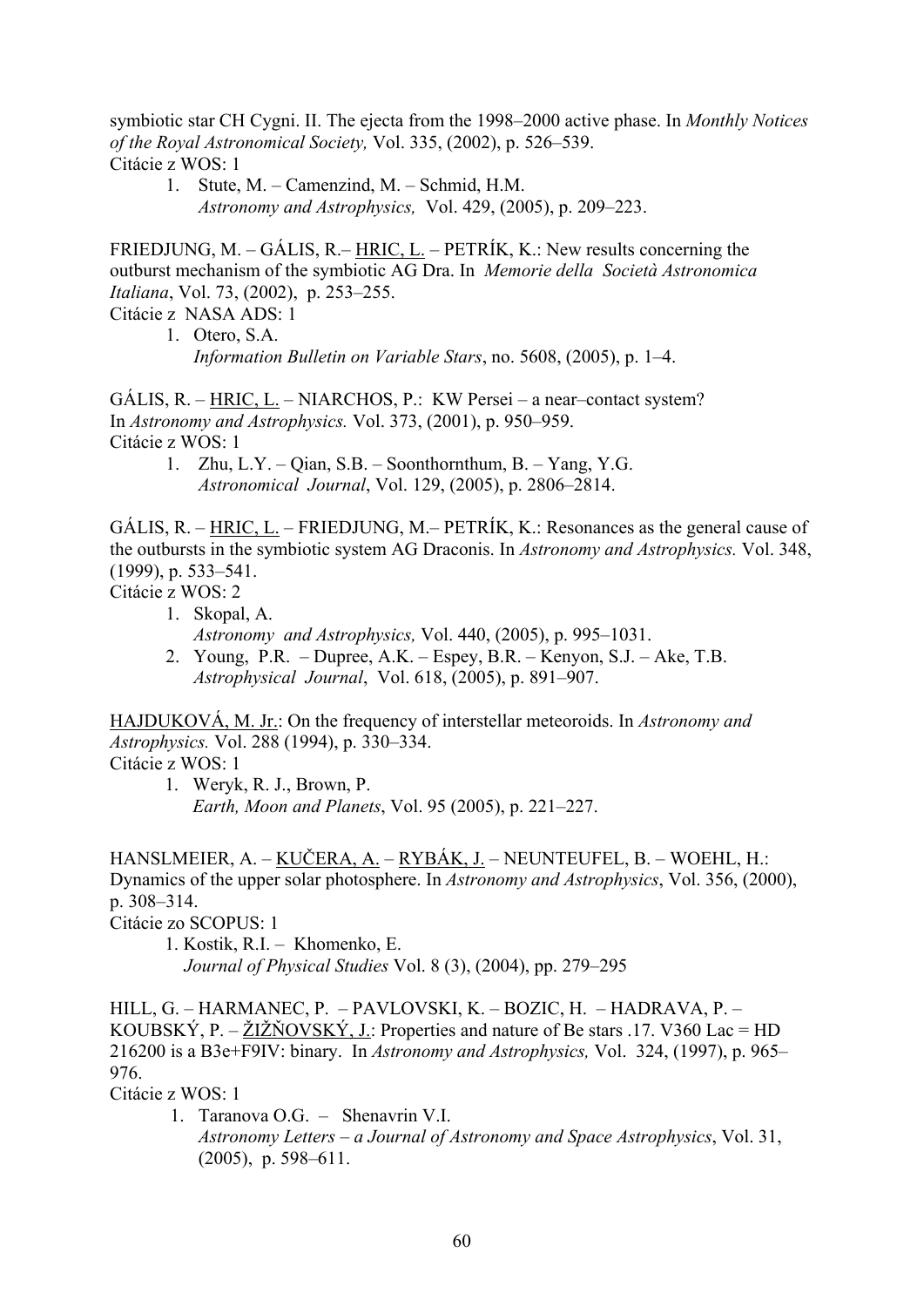HRIC, L. – PETRÍK, K. – NIARCHOS, P. – VELIČ, Z. – GÁLIS, R.: YY Her – secondary eclipses in the system revealed, In *Information Bulletin on Variable Stars.* no. 5046, (2001), p. 1–4.

Citácie z WOS: 1

 1. Skopal, A. *Astronomy and Astrophysics,* Vol. 440, (2005), p. 995–1031.

HVOŽDARA, M. – ORLICKÝ, O. – FUNAKI, M. – CEVOLANI, G. – PORUBČAN, V. – TÚNYI, I.: A possible assesment of an origin of remanent magnetism of the Fermo H– chondrite breccia: a study of diffusion of heat from the surface of the meteorite into its interior. In *Contributions of the Astronomical Observatory Skalnaté Pleso*, Vol. 33 (2003), p. 193–208.

Citácie z WOS: 1

 1. Trimble, V. – Aschwanden, M. *Publication of the Astronomical Society of Pacific,* Vol. 117 (2004), p. 311–394.

CHOCHOL, D. – GRYGAR, J. – PRIBULLA, T. – KOMŽÍK, R. – HRIC, L. – ELKIN, V.: The expansion of the envelope of Nova V 1974 Cygni and the distance problem. In *Astronomy and Astrophysics*. Vol. 318, (1997), p. 908–924. Citácie z WOS: 4

- 1. Hachisu, I. Kato, M. *Astrophysical Journal*, Vol. 631, (2005), p. 1094–1099.
- 2. Kato, M. Hachisu, M. *Astrophysical Journal*, Vol. 633, (2005), p. L117–L120.
- 3. Sala, G. Hernanz, M. *Astronomy and Astrophysics*,Vol. 439, (2005), p. 1057–1060.
- 4. Vanlandingham, K.M. Schwarz, G.J. Shore, S.N. Starrfield, S. Wagner, R.M. *Astrophysical Journal*, Vol. 624, (2005), p. 914–922.

CHOCHOL, D. – HRIC, L. –URBAN, Z. – KOMŽÍK, R. – GRYGAR, J. – PAPOUŠEK, J.: Spectroscopic and photometric behaviour of Nova Cygni 1992 in the first nine months following outburst. In *Astronomy and Astrophysics.* Vol. 277, (1993), p. 103–113. Citácie z WOS: 1

 1. Kato, M. – Hachisu, M. *Astrophysical Journal*, Vol. 633, (2005), p. L117–L120.

CHOCHOL, D. – JUZA, K. – ZVERKO, J. – ŽIŽŇOVSKÝ, J. – MAYER, P.: Light time effect in AR Aur. In *Bulletin of the Astronomical Institutes of Czechoslovakia.* Vol. 39, (1988), p. 69–73. Citácie z WOS: 1

1. Zasche, P. *Astrophysics and Space Science,* Vol. 296, (2005), p. 127–130.

CHOCHOL, D. – PRIBULLA, T.: Photometric study of Nova Cas 1995. In *Contributions of the Astronomical Observatory Skalnaté Pleso*. Vol. 27, (1997), p. 53–69. Citácie z WOS: 1

1. Heywood, I. – O'Brien, T.J. – Eyres, S.P.S. – Bode, M.F. – Davis, R.J., *Monthly Notices of the Royal Astronomical Society,* Vol. 362, (2005), p. 469–474.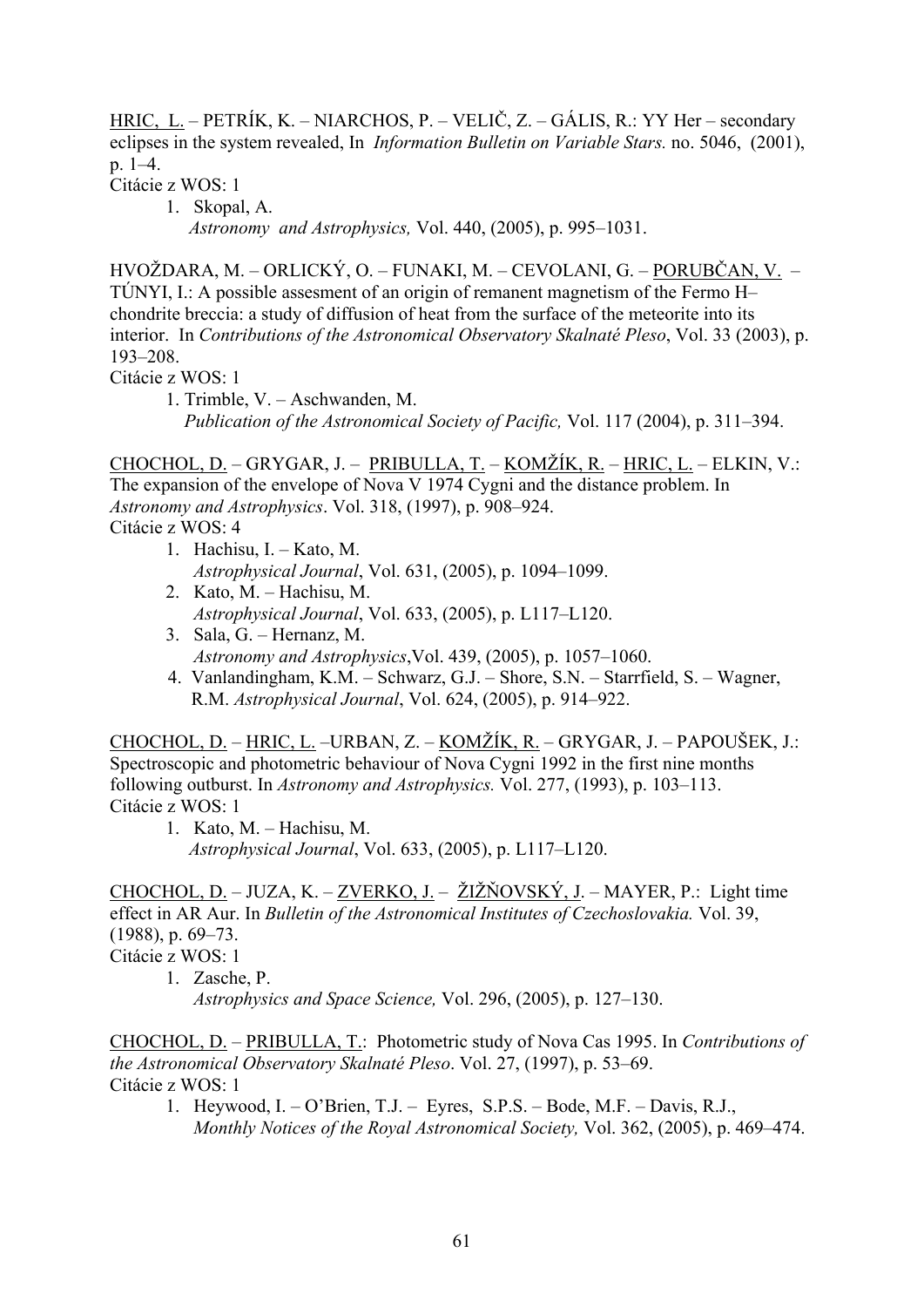CHOCHOL, D. – PRIBULLA, T. – PARIMUCHA, Š. – VAŇKO, M.: Long–term photometry of very slow novae. In *Baltic Astronomy*. Vol. 12, (2003), p. 610–615. Citácie z WOS: 1

1. Samus, N. N. *Astrophysics and Space Science*, Vol. 296, (2005), p. 145–155.

CHOCHOL, D. – PRIBULLA, T. – ROVITHIS–LIVANIOU, H. – ROVITHIS, P. – KRANIDIOTIS, A.: Photometric study of the eclipsing binary EG Cep. In *Contributions of the Astronomical Observatory Skalnaté Pleso*. Vol. 28, (1998), p. 51–62. Citácie z WOS: 2

- 1. Erdem, A. Budding, E. Demircan, O. Değirmenci, Ö. Gülmen, Ö. Sezer, C. *Astronomische Nachrichten*, Vol. 326, (2005), p. 332–337.
- 2. Barani, C. Acerbi, F. *Astronomische Nachrichten*, Vol. 326, (2005), p. 731–733.

CHOCHOL, D. – RUŠIN, V. – KULČÁR, L. – VANÝSEK, V.: Emission features in the solar corona after the perihelion passage of Comet 1979 XI. In *Astrophysics and Space Science*, Vol. 91, (1983), p. 71–77.

Citácie z WOS: 1

1. Marsden, B.G.

*Annual Review of Astronomy and Astrophysics,* Vol. 43, (2005), p. 75–102.

CHOCHOL, D. – VANHOUTEN,C.J. – PRIBULLA, T. – GRYGAR , J.: Analysis of multicolour light curves of the eclipsing binaries AQ Tuc and AY Vel. In *Contributions of the Astronomical Observatory Skalnaté Pleso*. Vol. 31, (2001), p. 5–12. Citácie z WOS: 1

1. Yakut, K. – Eggleton, P.P.

*Astrophysical Journal*, Vol. 629, (2005), p. 1055–1074.

JAKIMIEC, M. – ANTALOVÁ, A. – STORINI, M.: Cosmic–ray intensity versus solar soft X–ray background in cross–correlation analysis. In *Solar Physics*, Vol. 189, (1999), p. 373– 386 (1999).

Citácie z NASA ADS: 1

1. Singh, M. – Badruddin. – Ananth.A.G.

*Proceedings of the 29th International Cosmic Ray Conference. August 3–10, 2005*, Pune, India. Edited by B. Sripathi Acharya, Sunil Gupta, P. Jagadeesan, Atul Jain, S. Karthikeyan, Samuel Morris, and Suresh Tonwar. Mumbai: Tata Institute of Fundamental Research, Volume 2, (2005), p.139–142.

KAPIŠINSKÝ, I. – FIGUSCH,V. – HAJDUK, A. – IVAN, J. – IŽDINSKÝ, K.: The analysis of four cosmic particles. In *Earth, Moon and Planets,* Vol. 68 (1995), p. 347–360. Citácie z WOS: 1

1. Kocifaj, M. – Horvath, H.

*Applied Optics*, Vol. 44 (2005), p. 7378–7393.

KHALACK, V. – ZVERKO, J. – ŽIŽŇOVSKÝ, J.: Structure of the magnetic field in the Ap star HD187474. In *Astronomy and Astrophysics,* Vol. 403, (2003), p. 179–185. Citácie z WOS: 1

1. Glagolevskij, Yu.V.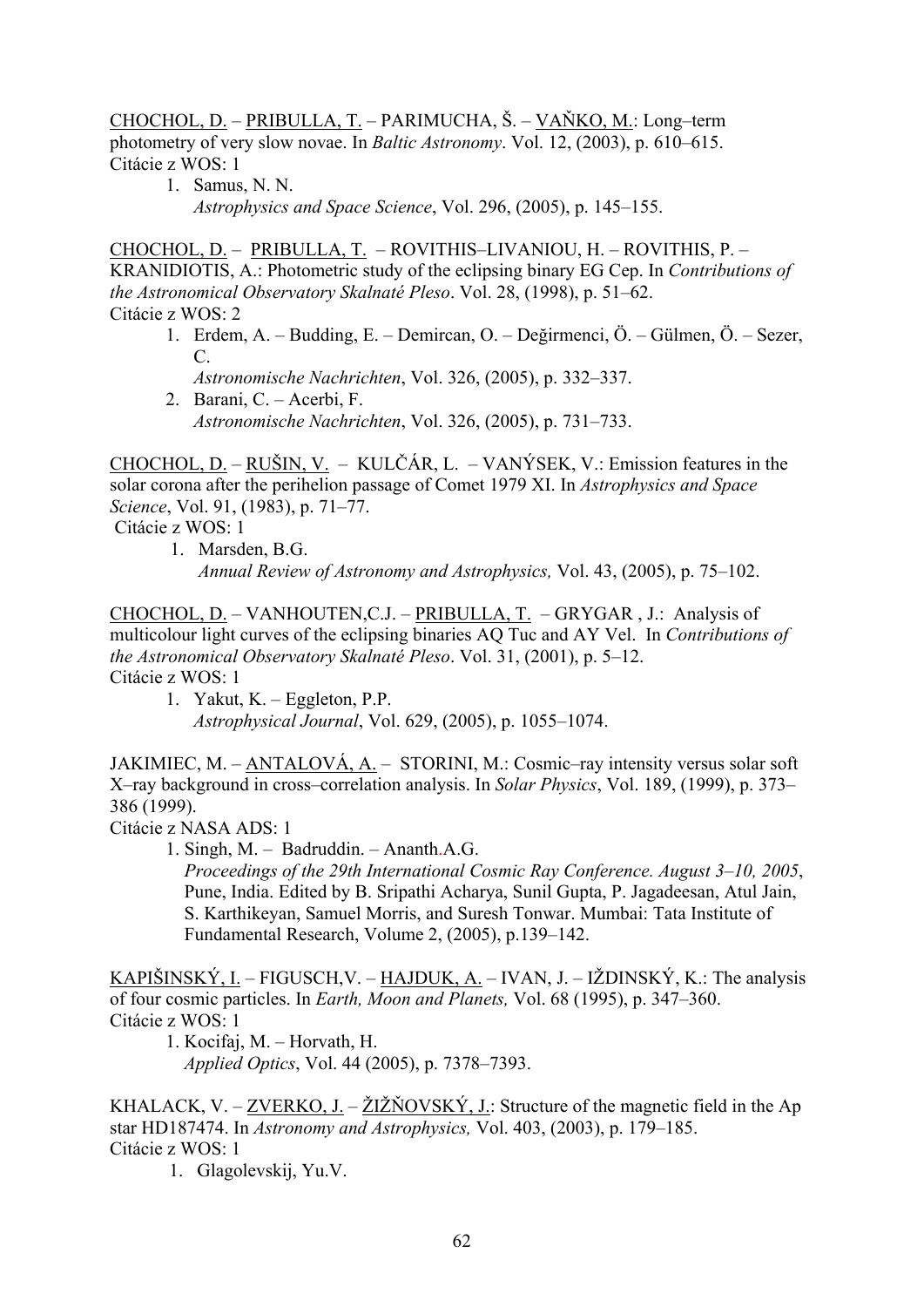*Astrophysics,* Vol. 48, (2005), p. 483–490.

KLAČKA, J. – KOCIFAJ, M.: Motion of nonspherical dust particle under the action of electromagnetic radiation, In *Journal of Quantitative Spectroscopy and Radiative Transfer* 70 (2001), p. 595–610.

Citácie z WOS: 1

1. Saija, R. – Iati, M.A. – Giusto, A. – Denti, P. – Borghese, F.  *Journal of Quantitative Spectroscopy and Radiative Transfer,* Vol. 94 (2005), p. 163–179.

KLAČKA, J. – PITTICH, E.M.: Origin of Taurid meteor stream. In *Planetary and Space Sciences,* Vol. 46 (1998), p. 881–886. Citácie z WOS: 1

1. Harmon, J.K. – Nolan, M.C. *Icarus,* Vol. 176 (2005), p. 175–183.

KNOŠKA, Š.: Distribution of Flare Activity on the Solar Disk in the Years 1937–1976 *Contribution of the Astronomical Observatory Skalnaté Pleso, Vol*.13, (1985) p.217–224. Citácie z WOS: 4

- 1. Kane, RP. *Journal of Atmospheric and Solar–Terrestrial Physics* Vol. 67 (5) (2005) p. 429– 434.
- 2. Joshi, B. Pant, P.  *Astronomy and Astrophysics*, Vol. 431, (2005), p. 359–363.
- 3. Ballester, J.L. Oliver, R. Carbonell, M.  *Astronomy and Astrophysic, Vol.* 431, (2005), p. L5–L8
- 4. Joshi, B. Joshi, A.  *Solar Physics*, Vol. 219, (2004), p. 343–356.

KOCIFAJ, M.: Analytical solution of the extended single–body problem and its application, In *Contributions of the Astronomical Observatory Skalnaté Pleso,* Vol. 32 (2002), p. 25–38. Iné citácie: 1

1. Krauss, O. – Wurm, G.

*Lunar and Planetary Science*, Vol. 35 (2004), No. 1526.

KOCIFAJ, M. – DRŽÍK, M.: Retrieving the size distribution of microparticles by scanning the diffraction halo with a mobile ring–gap detector, In *Journal of Aerosol Science,* Vol. 28 (1997), p. 797–804.

Citácie z WOS: 1

1. Berrocal, E. – Churmakov, D.Y. – Romanov, V.P. – Jermy, M.C. – Meglinski, I.V.

*Applied Optics,* Vol. 44 (2005), p. 2519–2529.

Iné citácie: 2

2. Veihelmann B.

 *Sunlight on atmospheric water vapor and mineral aerosol: modeling the link between laboratory data and remote sensing*, Radbound University Nijmegen, The Netherlands, ISBN 90–6464–866–2, (2005).

3. Berrocal, E. – Romanov, V.P. – Churmakov, D.Y. – Meglinski, I.V. *Saratov Fall Meeting 2004: Optical technologies in Biophysics and Medicine VI*. Prod. SPIE 5771, ISBN 08194–57523, (2005), p. 74–86.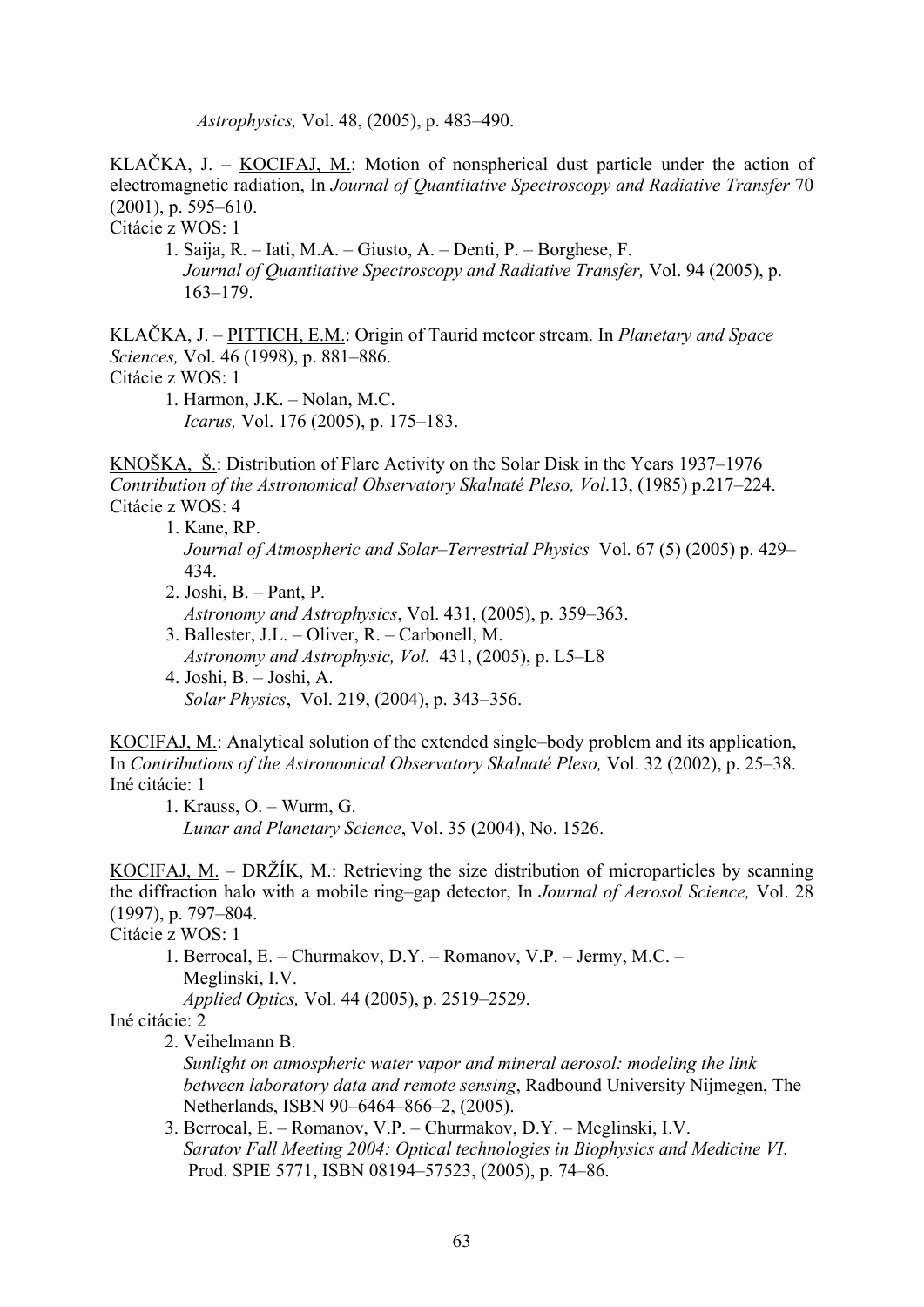KOCIFAJ, M. – LUKÁČ, J.: Size distribution of submicron particles, In *Journal of Aerosol Science,* Vol. 26 (1995), p.S253–S254.

Iné citácie: 1

1. Einberg, G.

 *Air diffusion and solid contaminant behaviour in room ventilation – a CFD based integrated approach*, KTH Industrial Engineering and Management, KTH South, ISBN 91–7178–037–8, 2005

KOCIFAJ, M. – LUKÁČ, J.: Using the multiple scattering theory for calculation of the radiation fluxes from experimental aerosol data, In *Journal of Quantitative Spectroscopy and Radiative Transfer,* Vol. 60 (1998), p. 933–942. Iné citácie: 1

1. Wu, Jian – Liu Jian–Bin *Laser Journal*, Vol. 26 (2005), p. 47–48.

KRESÁK, Ľ.: A meteor mission into the orbit of sun–grazing comet. In *Bulletin of the Astronomical Institutes of Czechoslovakia.* Vol. 17 (1966), p. 188–195. Citácie z WOS: 1

 1. Sekanina, Z. – Chodas, P.W. *The Astrophysical Journal*, Vol. 607 (2004), p. 620–639.

KRESÁK, Ľ.: The relation of meteor orbits to the orbits of comets and asteroids. In *Smithson. Contributions to Astrophysics.* Vol. 11 (1967), p. 9–34. Citácie z WOS: 1

 1. Starczewski, S. – Jopek, T.J. *Earth, Moon and Planets*, Vol. 95 (2005), p. 41–47.

KRESÁK, Ľ.: Structure and evolution of meteor streams. In *Physics and Dynamics of Meteors*, Reidel Publ. Co., Dordrecht, (1968), p. 391–403. Citácie z WOS: 1

 1. Porubčan, V. – Kornoš, L. – Williams, I. *Earth, Moon and Planets*, Vol. 95 (2005), p. 697–711.

KRESÁK, Ľ.: Orbital of the dust streams released from comets. In *Bulletin of the Astronomical Institutes of Czechoslovakia,* Vol. 27 (1976), p. 35–46. Iné citácie: 1

 1. Williams, I.P. *WGN Journal of the International Meteor Organization,* Vol. 32, No. 1, (2004), p. 11–20.

KRESÁK, Ľ.: Sources of interplanetary dust. In *Solid Particles in the Solar System*, Reidel Publ. Co., Dordrecht, (1980), p. 211–222. Iné citácie: 1

1. Porubčan, V. – Kornoš, L. *Meteorické správy*, Vol. 26 (2005), p. 1–9.

KRESÁK, Ľ.: The 1808 apparition and the long–term physical evolution of periodik comet Grigg–Skjellerup. In *Bulletin of the Astronomical Institutes of Czechoslovakia,* Vol. 38 (1987), p. 65–75.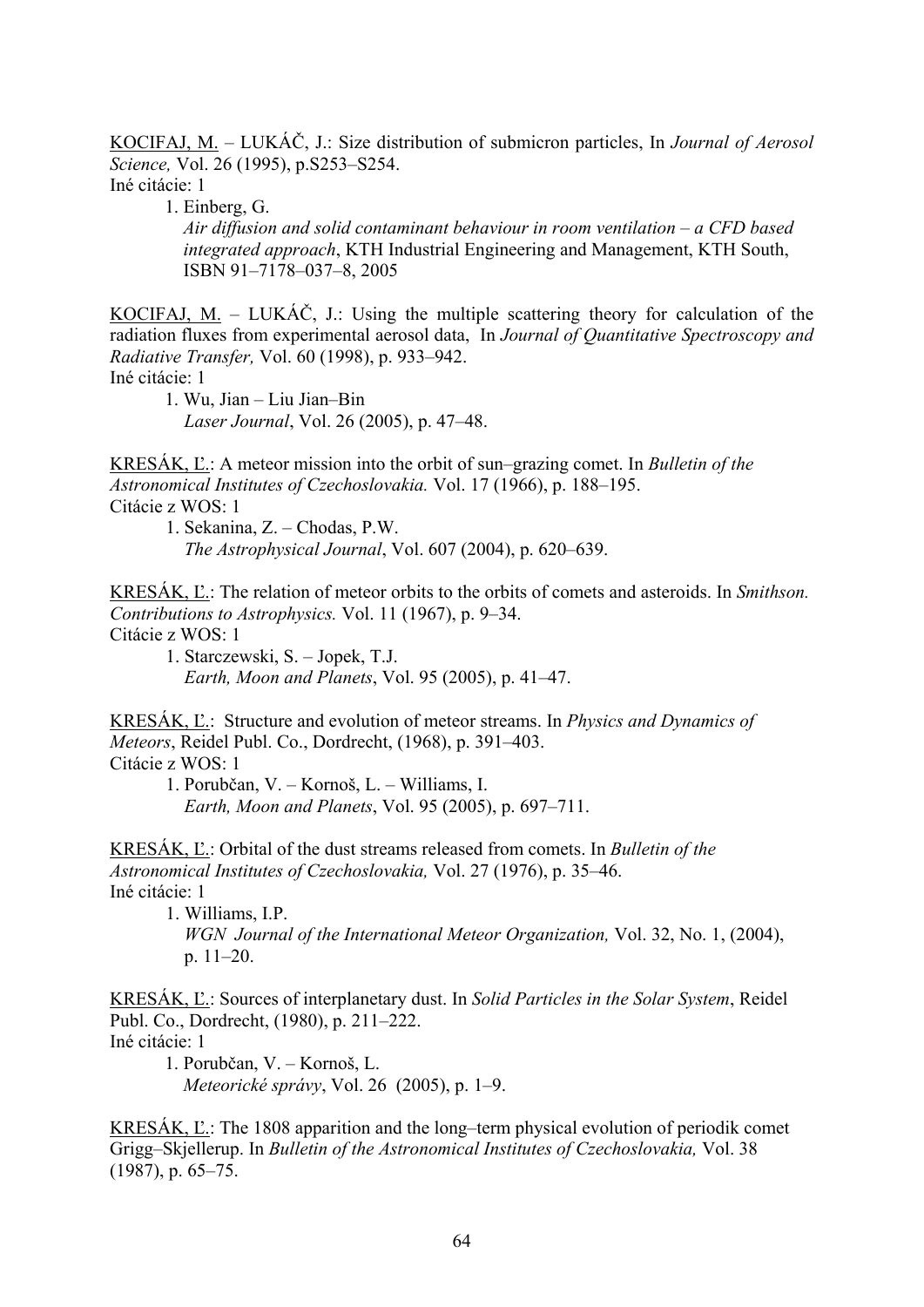Citácie z WOS: 1

 1. Vaubaillon, J. – Colas, F. *Astronomy and Astrophysics*, Vol. 431 (2005), p. 1139–1144.

KRESÁK, Ľ.: Are there any comets coming from interstellar space. In *Astronomy and Astrophysics.* Vol. 259 (1992), p. 682–691.

Citácie z WOS: 2

 1. Matese, J.J. – Lissauer, J.J. *Icarus*, Vol. 170 (2004), p. 508–513. 2. Francis, P.J. *The Astrophysical Journal*, Vol. 635 (2005), p. 1348–1361.

KRESÁK, Ľ.: Cometary dust trails and meteor storms. In *Astronomy and Astrophysics.* Vol. 279 (1993), p. 646–660. Citácie z WOS: 4

- 1. Vaubaillon, J. Colas, F. Jorda, L. *Astronomy and Astrophysics*, Vol. 439 (2005), p. 761–770.
- 2. Meng, H. *Monthly Notices of the Royal Astronomical Society*, Vol. 359 (2005), p. 1433–1436.
- 3. Trigo–Rodriguez, J.M. Betlem, H. Lyytinen, E. *The Astrophysical Journal*, Vol. 621 (2005), p. 1146–1152.
- 4. Trigo–Rodriguez, J.M. Llorca, J. Lyytinen, E. *Icarus*, Vol. 171 (2004), p. 219–228.

KRESÁK,  $L. - PORUBČAN, V$ .: The dispersion of meteors in meteor streams. I. The size of the radiant areas*.* In *Bulletin of the Astronomical Institutes of Czechoslovakia,* Vol. 21 (1970), p. 153–170.

Iné citácie: 1

1. Kaňuchová, Z. – Svoreň, J. – Neslušan, L.

 *Contributions of the Astronomical Observatory Skalnaté Pleso,* Vol. 35 (2005), p. 135–162.

KRESÁK, Ľ. – ŠTOHL, J.: Genetic relationship between comets, asteroids and meteors. In *Asteroids, Comets, Meteors III*, Uppsal University, (1990), p. 379–388. Citácie z WOS: 1

 1. Porubčan, V. – Kornoš, L. – Williams, I. *Earth, Moon and Planets*, Vol. 95 (2005), p. 697–711.

KRESÁKOVÁ, M.: The magnitude distribution meteors in meteor streams. In *Contributions of the Astronomical Observatory Skalnaté Pleso*, Vol. 3 (1966), p. 75–109. Iné citácie: 1

1. Triglav–Čekada, M. – Arlt, R.

*WGN Journal of the International Meteor Organization,* Vol. 33, No. 5, (2005), p. 129–134.

KRESÁKOVÁ, M.: On the angular velocities of meteors. In *Bulletin of the Astronomical Institutes of Czechoslovakia*, Vol. 20 (1969), p. 1–9. Citácie z WOS: 1

 1. Trigo–Rodriguez, J.M. – Castro–Tirado, A.J. – Fabregat, J. – Martinez, V.J. – Reglero, V. – Jelinek, M. – Kubanek, P. – Mateo, T. – Postigo, A.D.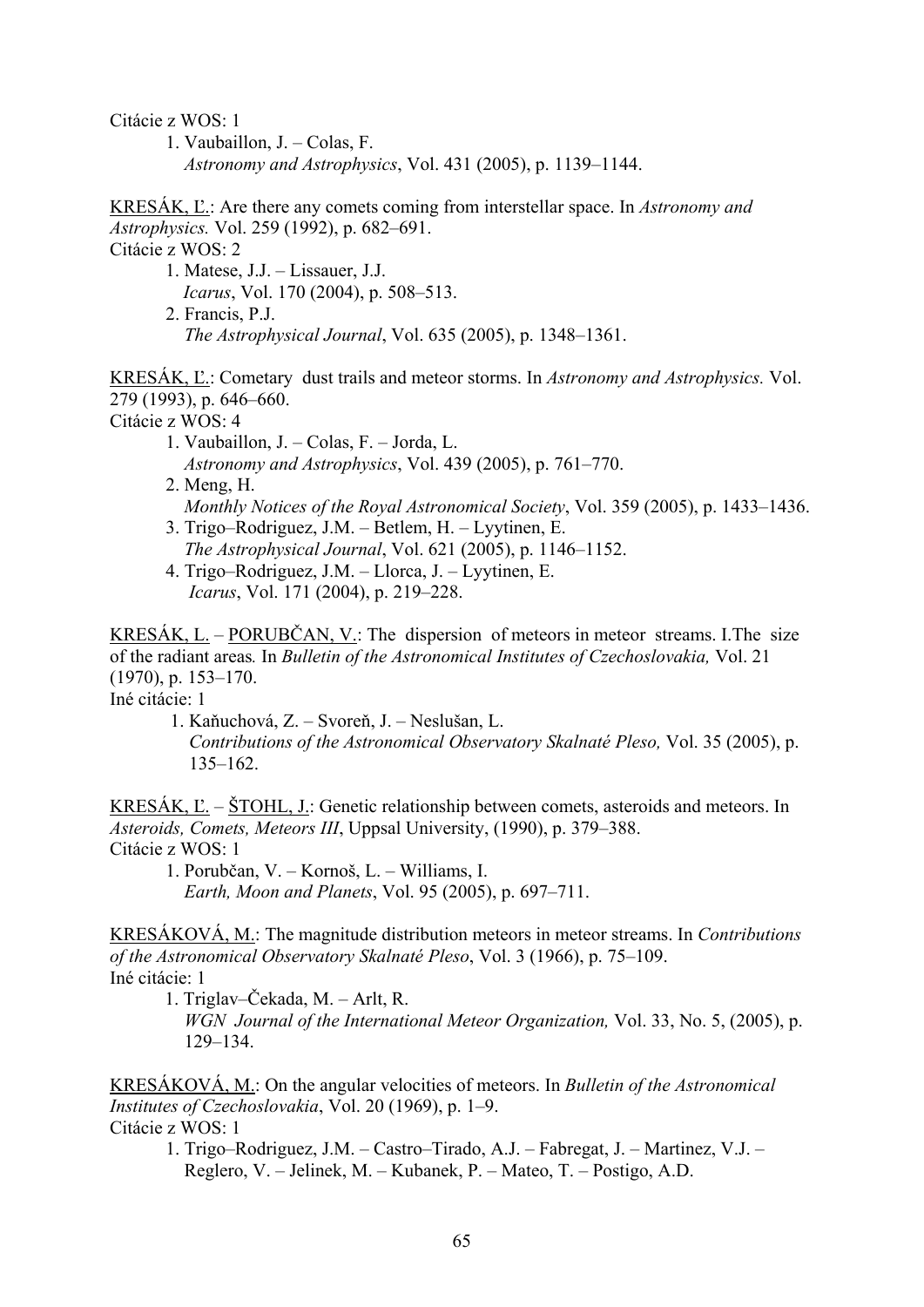*Earth, Moon and Planets*, Vol. 95 (2005), p. 553–567.

KRESÁKOVÁ, M. – KRESÁK, Ľ.: On the activity of telescopic meteors and some related problems. In *Contributions of the Astronomical Observatory Skalnaté Pleso*, Vol. 1 (1955), p. 40–116.

Iné citácie: 1

- 1. Triglav–Čekada, M. Arlt, R.
	- *WGN Journal of the International Meteor Organization,* Vol. 33, No. 5, (2005), p. 129–134.

KUČERA, A. – BALTHASAR, H. – RYBÁK, J. – WOEHL, H.: Heights of formation of FeI photospheric lines. In *Astronomy and Astrophysics*, Vol. 332, (1998), p. 1069–1074. Iné citácie: 1

1. Koza, J.

 *Zborník referátov zo 17. celoštátneho seminára Stará Lesná 2004,* (2005), p. 60–66.

KUDELA, K. – RYBÁK, J. – ANTALOVÁ, A. – STORINI, M.: Time Evolution of Low Frequency Periodicities in Cosmic Ray Intensity. In *Solar Physics,* Vol. 205, (2002), p. 165– 175.

Citácie zo SCOPUS: 1

1. Valdés – Galicia, J.F. – Lara, A. – Maravilla, D.

*Geofisica Internacional,* Vol. 43, Iss. 2, (2004), p. 251–257.

Citácie z WOS: 5

- 2. Cadavid, A.C. Lawrence, J.K. McDonald, D.P. Ruzmaikin, A. *Solar Physics,* Vol. 226, Iss.2, (2005), p.359–376.
- 3. Kane, R.P. *Solar Physics,* Vol. 227, (2005), p. 155–175.
- 4. Valdes–Galicia, J.F. *Advances in Space Research,* Vol. 35, Iss. 5, (2005), p. 755–767.
- 5. Mavromichalaki, H. Petropoulos, B. Plainaki, C. Zouganelis, I. *Advances in Space Research,* Vol. 35, Iss. 5, (2005), p. 410–415.
- 6. Valdes–Galicia, I. Lara. A. Mendoza, B. *Journal of Atmospheric and Solar–Terrestrial Physics,* Vol. 67 (2005), p.17–18.

LANDI, R. – MORENO, G. – STORINI, M. – ANTALOVÁ, A.: Coronal mass ejections, flares, and geomagnetic storms. In. *Journal of Geophysical Research*, Vol. 103, Issue A9, (1998) p. 20553–20560

Citácie z WOS: 2

- 1. Abramenko, V. I.  *The Astrophysical Journal*, Vol. 629, Issue 2, (2005), p. 1141–1149.
- 2. Joshi, B. Joshi, A.  *Solar Physics* ,2 Vol. 219, (2004), 343–356.

MINAROVJECH, M. – RYBANSKÝ, M. – RUŠIN, V.: Prominences and the Green Corona Over the Solar Activity Cycle. In *Solar Physics*, Vol. 177, (1998) p. 357–364. Citácie z NASA ADS: 1

1. Mackay, D.H.

 *Astronomical Society of Pacific Conference Series*: *Large–scale Structures and their Role in Solar Activity*, Vol. 346, (2005), p. 177.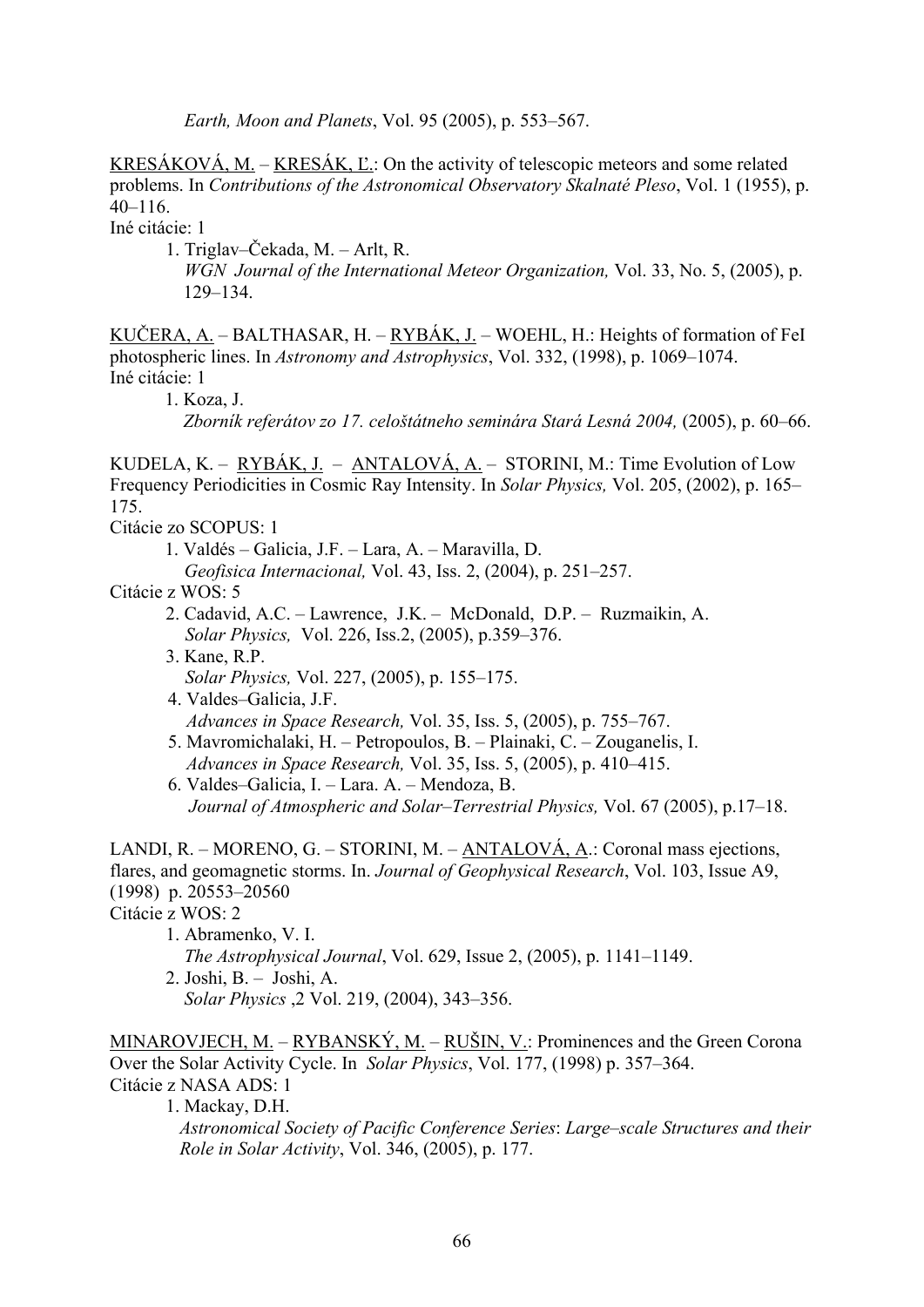LINDBLAD, B.A. – NESLUŠAN, L. – PORUBČAN, V. – SVOREŇ, J.: IAU Meteor Database of photographic orbits – version 2003. In *Earth, Moon and Planets*, Vol. 93 (2005), p. 249–260.

Iné citácie: 2

 1. Kornoš, L. – Tóth, J. *Meteorické správy,* Vol. 26 (2005), p. 40–47. 2. Gajdoš, Š. *Meteorické správy,* Vol. 26 (2005), p. 48–55.

LINDBLAD, B.A. – NESLUŠAN, L. – SVOREŇ, J. – PORUBČAN, V.: The updated version of the IAU MDC Database of photographic meteor orbits. In *Meteoroids 2001 Conference*, *ESA SP–495*, (2001), p.73–75. Iné citácie: 1

1. Hajduková, M. *Acta Astronomica et Geophysica Univ. Comenianae*, Vol. 25 (2004), p. 25–30.

LINDBLAD, B.A. – PORUBČAN, V.: The activity and orbit of the Perseid meteor stream. In *Planetary and Space Science*, Vol. 42 (1994), p. 117–122. Citácie z WOS: 1

1. Beech, M. – Illingworth, A. – Brown, P.

 *Monthly Notices of the Royal Astronomical Society,* Vol. 348 (2004), p. 1395–1400. Iné citácie: 1

2. Kaňuchová, Z. – Svoreň, J. – Neslušan, L.

 *Contributions of the Astronomical Observatory Skalnaté Pleso,* Vol. 35 (2005), p. 135–162.

MAYER, P. – TREMKO, J.: Minima times of the eclipsing variables AH Cep and IU Aur. In *Information Bulletin on Variable Stars*, no. 2407, (1983), p. 1–3. Citácie z NASA ADS: 1

 1. Kim, H.W. – Nha, I.S. – Kreiner, J.M.  *Astronomical Journal*, Vol. 129, (2005), p. 990–1000.

MAYER, P – WOLF, M. – TREMKO, J. – NIARCHOS, P.G.: New times of minima and ephemeris of several early–type eclipsing variables. In *Bulletin of the Astronomical Institutes of Czechoslovakia,* Vol. 42, (1991), p. 225–229. Citácie z WOS: 1

1. Kim, H.W. – Nha, I.S. – Kreiner, J.M.

 *Astronomical Journal*, Vol. 129, (2005), p. 990–1000.

MIKULÁŠEK, Z. – ŽIŽŇOVSKÝ, J. – ZVERKO, J. – POLOSUKHINA, N.S.: Improved period of a slowly rotating cool magnetic CP star HD188041. In *Contributions of the Astronomical Observatory Skalnaté Pleso,* Vol. 33, (2003), p. 27–37. Citácie z WOS: 1

 1. Bychkov, V.D. – Bychkova, L.V. – Madej, J.  *Astronomy and Astrophysics*, Vol. 430, (2005), p.1143–1154.

MUNARI, U. – TOMOV, T.V. – HRIC, L. – HAZUCHA, P.: Photometry of the Progenitor of Nova Cassiopeiae 1993 on Asiago Schmidt Archive Plates. In *Information Bulletin on Variable Stars.* no. 3977, (1994), p.1–4. Citácie z NASA ADS: 1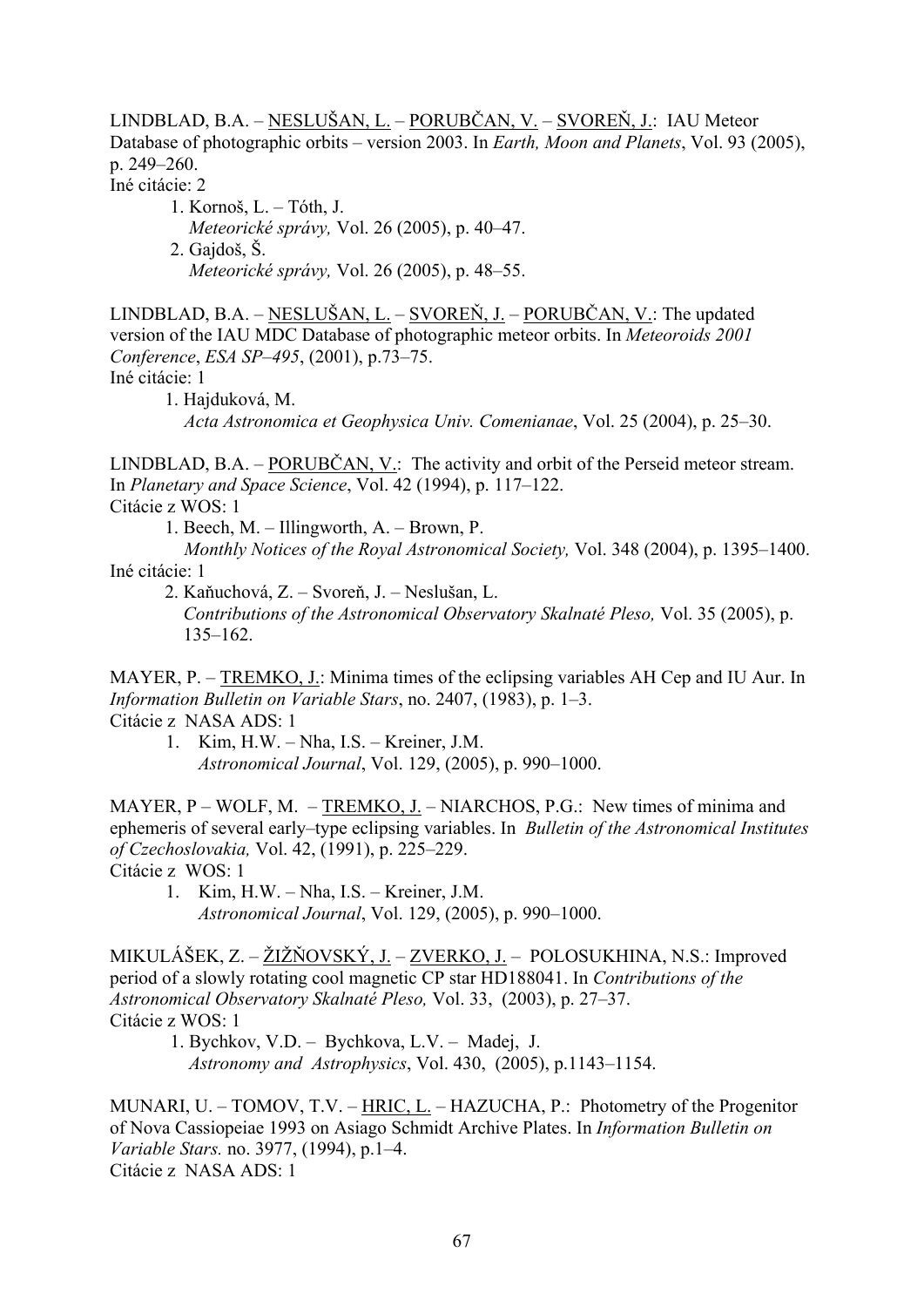1. Kiss L.L. – Bedding, T.R.  *Monthly Notices of the Royal Astronomical Society*, Vol 358, (2005), p. 883–891.

NESLUŠAN, L.: A comparison between the compositions of cometary and interstellar materials. In *Contributions of the Astronomical Observatory Skalnaté Pleso.* Vol. 32 (2002), p. 145–174.

Citácie z WOS: 1

1. Lerner, N.R. – Cooper, G.W.

Geochimica et Cosmochimica Acta, Vol. 69 (2005), p. 2901–2906.

NESLUŠAN, L.: Perihelion point preferred direction of long–period comets and the north– south asymmetry of comet discoveries from the Earth´s surface. In *Astronomy and Astrophysics.* Vol. 306 (1996), p. 981–990.

Citácie z WOS: 1

1. Perov, N.I. *Solar System Research*, Vol. 39, (2005), p. 247–253.

NESLUŠAN, L.: The significance of the Titius–Bode law and the peculiar location of the Earth´s orbit. In *Monthly Notices of the Royal Astronomical Society.* Vol. 351 (2004), p. 133– 136.

Citácie z WOS: 1

 1. Trimble, V. – Aschwanden, M.  *Publications of the Astronomical Society of Pacific*, Vol. 117 (2005), p. 311–394.

NESLUŠAN, L. – JAKUBÍK, M.: The tidal action of the homogeneous field of Galactic–disc matter and population of the outer Oort cloud. In *Contributions of the Astronomical Observatory Skalnaté Pleso.* Vol. 34 (2004), s. 87–104. Citácie z WOS: 1

1. Trimble, V. – Aschwanden, M.

 *Publications of the Astronomical Society of Pacific*, Vol. 117 (2005), p. 311–394.

NESLUŠAN, L. – SVOREŇ, J. – PORUBČAN, V.: A computer program for calculation of a theoretical meteor–stream radiant. In *Astronomy and Astrophysics.* Vol. 331 (1998), p. 411– 413.

Citácie z WOS: 3

- 1. Trigo–Rodriguez, J.M. Vaubaillon, J. Ortiz, J.L. Castro–Tirado, A. Jelinek, M. – Postigo, A.D. – Sanz, P.S. – Castro, F.J.A. – Llorca, J. – Lyytinen, E. – Caso, A.S. – Gonzalez, A.B. – Erades, J.P. – Ocana, F. *Earth, Moon and Planets*, Vol. 97 (2005), p. 269–278.
- 2. Vaubaillon, J. Arlt, R. Shanov, S. Dubrovski, S. Sato, M. *Monthly Notices of the Royal Astronomical Society*, Vol. 362, (2005), p. 1463– 1471.
- 3. Wiegert, P.A. Brown, P.G. Vaubaillon, J. Schijns, H.

 *Monthly Notices of the Royal Astronomical Society*, Vol. 361, (2005), p. 638–644. Citácie z NASA ADS: 1

4. Micheli, M.

 *Astronomia. La rivista dell'Unione Astrofili Italiani,* No. 1 (2005), p. 47–53.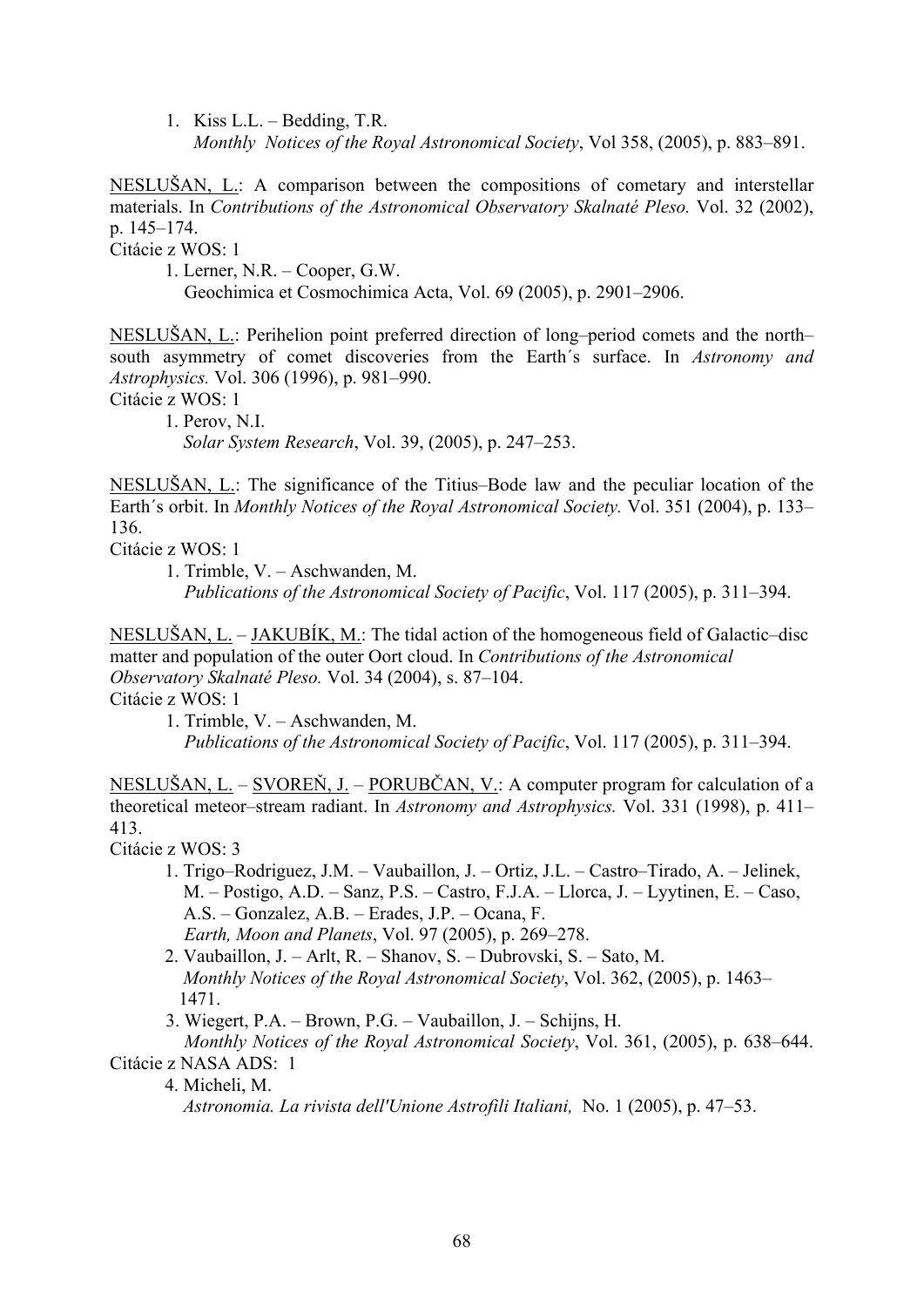NESLUŠAN, L. – WELCH, P.G.: Comparison among the Keplerian–orbit–diversity criteria in major–meteor–shower separation. In *ESA SP–495*, ISBN 92–9092–805–0, 2001, p. 113 – 118.

Citácie z NASA ADS: 1

1. Micheli, M.  *Astronomia. La rivista dell'Unione Astrofili Italiani,* No. 1 (2005), p. 47–53.

 $\overline{OZGUC}$ , A. – ATAC, T. – RYBÁK, J.: Flare index variability in the ascending branch of solar cycle 23. In *Journal of Geophysical Research (Space Physics),* Vol. 107, (2002), p. SSH  $11-1$  – SSH  $11-8$ .

Citácie z WOS: 2

- 1. Echer, E. Gonzalez, W.D. Tsurutani, B.T. Vieira, L.E. Alves, M.V. Gonzalez, A.L. *Journal of Geophysical Research – Space Physics,* Vol. 110, (2005), Iss. A2, Art. No. A02101
- 2. Richardson, I.G. Cane, H.V. *Geophysical Research Letters,* Vol. 32, (2005), Iss. 2., Art. No. L02104

 $\ddot{\text{O}}\text{ZG}\ddot{\text{U}}\text{C}$ , A. – ATAC, T. – RYBÁK, J.: Short–term periodicities in the flare index between the years 1966–2001. In *European Space Agency Special Publications,* Vol. 535, (2003), p.  $141 - 143$ 

Citácie z NASA ADS: 1

 1. Ma, Y.  *Astronomical Research and Technology*, Vol. 2, (2005), p. 99–104.

ÖZGÜC, A. – ATAC, T. – RYBÁK, J.: Temporal variability of the flare index (1966–2001). In *Solar Physics,* Vol. 214, (2003), p. 375–396. Citácie z WOS: 1

1. Li, K. J. – Qiu, J. – Su, T.W. – Gao, P.X. *Astrophysical Journal*, Vol. 621, (2005), p. L81–L84. Citácie zo SCOPUS: 1 1. Getko, R.

*Solar Physics,* Vol. 224, (2005), p. 291–301.

PLANAT, M. – ROSU, H. – PERRINE, S. – SANIGA, M.: Finite algebraic geometrical structures underlying mutually unbiased quantum measurements. In *http://archiv/org/abs/quant–ph/0409081*. Citácie z WOS: 4

- 1. Klimov, A.B. Sanchez–Soto, L.L. de Guise, H. *Journal of Physics A* – *Mathematical and General*, Vol. 38, (2005), p. 2747–2760.
- 2. Vourdas, A. *Journal of Physics A* – *Mathematical and General*, Vol. 38, (2005), p. 8453–8471.
- 3. Durt, T. *Journal of Physics A* – *Mathematical and General*, Vol. 38, (2005), p. 5267–5283.
- 4. Klappenecker, A. Rotteler, M. Shparlinski, I.E. Winterhof, A. *Journal of Mathematical Physics*, Vol. 46, (2005), Art. No. 082104.

PITTICH, E.M. – D'ABRAMO, G. – VALSECCHI, G.B.: The role of non–gravitational forces and resonances. In *Astronomy and Astrophysics,* Vol. 422 (2004), p. 369–375. Citácie z WOS: 1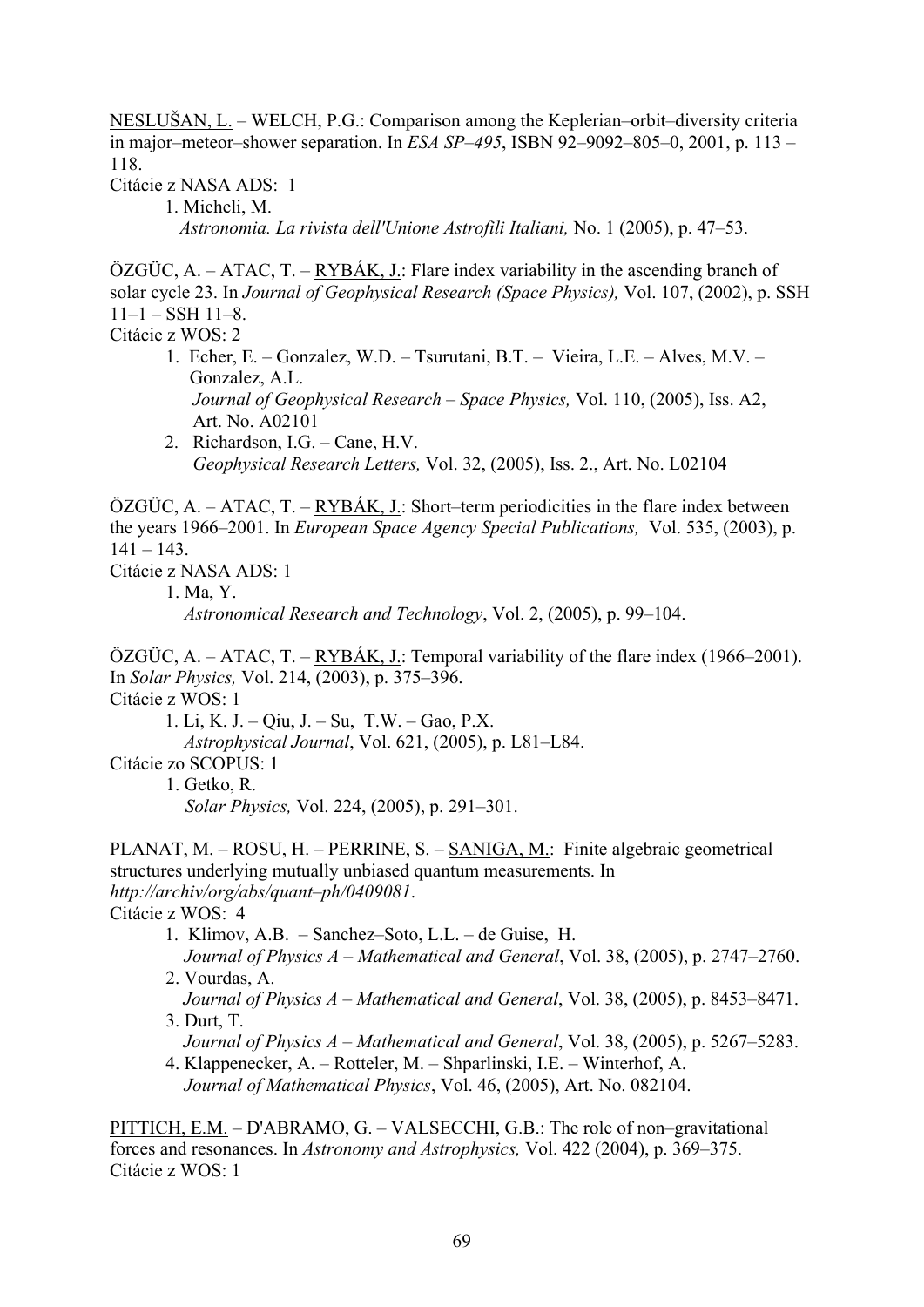1. Trimble, V. – Aschwanden, M.

 *Publications of the Astronomical Society of Pacific*, Vol. 117 (2005), p. 311–394.

PITTICH, E.M. – RICKMAN, H.: Cometary splitting – a source for Jupiter family? In *Astronomy and Astrophysics,* Vol. 281, (1994), p. 579–587. Citácie z WOS: 1

 1. Hahn, J.M. – Malhotra, R. *The Astronomical Journal,* Vol. 130 (2005), p. 2392–2414.

PORUBČAN, V. – GAVAJDOVÁ, M.: A search for fireball streams among photographic meteors. In *Planetary and Space Sciences*, Vol. 42 (1994), p. 151–155. Iné citácie: 2

 1. Barabanov, S.I. – Smirnov, M.A. *Solar System Research*, Vol. 39 (2005), p. 231–238. 2. Gajdoš, Š. *Meteorické správy,* Vol. 26 (2005), p. 48–55.

PORUBČAN, V. – KORNOŠ, L.: The Taurid meteor shower. In *Asteroids, Comets and Meteors–ACM 2002*, *ESA SP–500,* (2002), p. 177–180.

Iné citácie: 1

1. Triglav–Čekada, M. – Arlt, R.

 *WGN Journal of the International Meteor Organization,* Vol. 33 (2005), Iss. 2, p. 41–58

PORUBČAN, V. – KRESÁKOVÁ, M. – ŠTOHL, J.: Geminid meteor shower. Activity and magnitude distribution. In *Contributions of the Astronomical Observatory Skalnaté Pleso,* Vol. 9 (1980), p. 125–143.

Citácie z WOS: 1

1. Rendtel, J. *Earth, Moon and Planets*, Vol. 95 (2005), p. 27–32.

PRIBULLA, T.: New light and radial–velocity curves fitting software based on the Roche geometry. In *ASP Conference Series*, Vol. 318, (2004), 117–119. Citácie z NASA ADS: 1

1. Budaj, J. – Richards, M.T. – Miller, B. *Astrophysical Journal*, Vol. 623, (2005), p. 411–424.

PRIBULLA, T. – CHOCHOL, D. – HECKERT, P.A. – ERRICO, L. – VITTONE, A.A. – PARIMUCHA, Š., TEODORANI, M.: An active binary XY UMa revisited. In *Astronomy and Astrophysics,* Vol. 371, (2001), p. 997–1011. Citácie z WOS: 1

1. Yakut, K. – Eggleton, P.P. *Astrophysical Journal*, Vol. 629, (2005), p. 1055–1074.

PRIBULLA, T. – CHOCHOL, D. – MILANO, L. – ERRICO, L. – VITTONE, A.A. – BARONE, F. – PARIMUCHA, Š.: Active eclipsing binary RT Andromedae revisited. In *Astronomy and Astrophysics,* Vol. 362, (2000), p. 169–188. Citácie z WOS: 2

1. Dryomova, G. – Perevozkina, E. – Svechnikov, M. *Astronomy and Astrophysics*, Vol. 437, (2005), p. 375–381.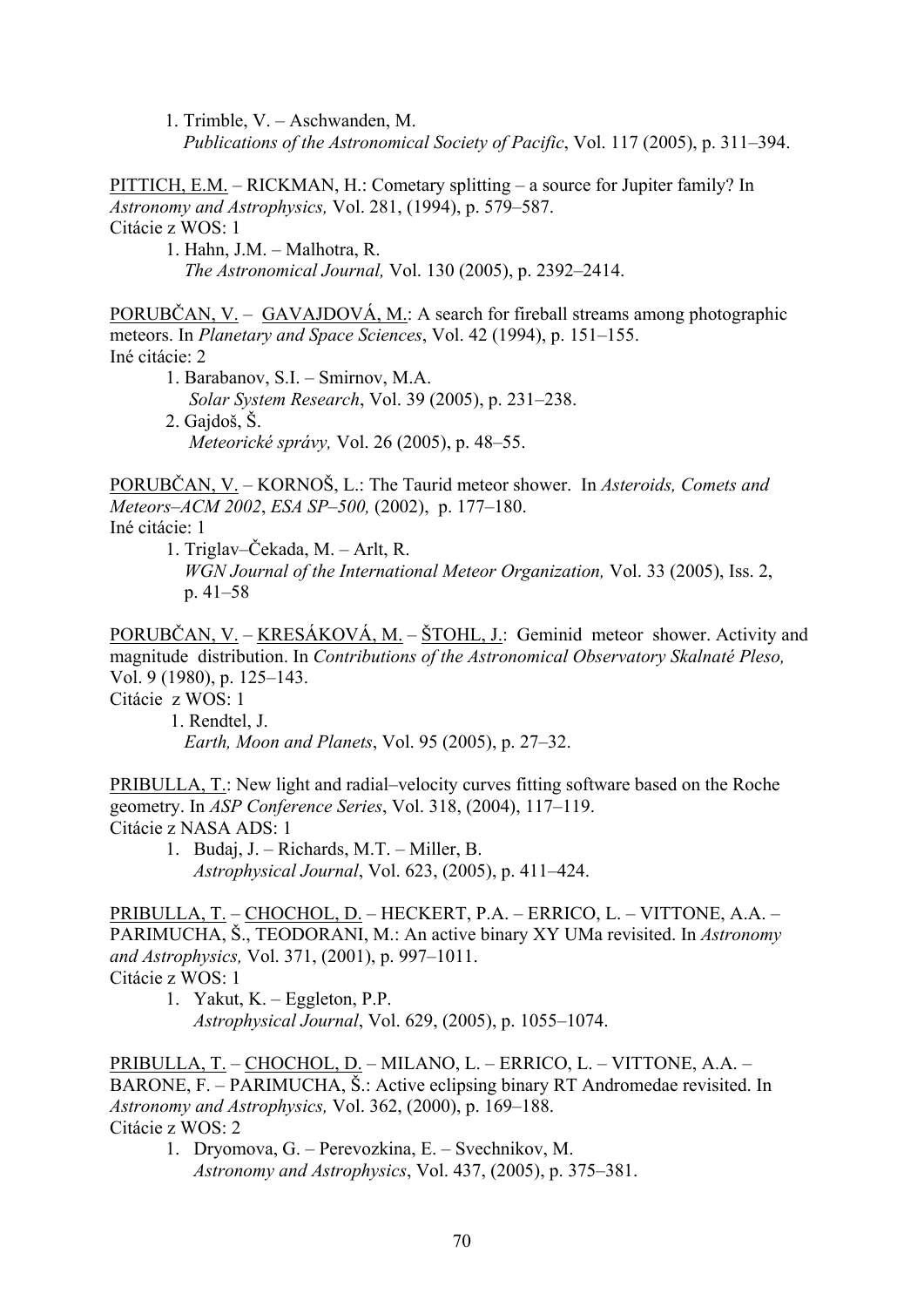2. Yakut, K. – Eggleton, P.P. *Astrophysical Journal*, Vol. 629, (2005), p. 1055–1074.

PRIBULLA, T. – CHOCHOL, D. – PARIMUCHA, Š.: Period and light–curve study of the eclipsing contact binary SW Lac. In *Contributions of the Astronomical Observatory Skalnaté Pleso,* Vol. 29, (1999), p. 111–126. Citácie z WOS: 3

- 1. Gazeas, K. Baran, A. Niarchos, P. Zola, S. Kreiner, J.M. Ogloza, W. Rucinski, S.M. – Siwak, M. – Pigulski, A. – Drozdz, M. *Acta Astronomica*, Vol. 55, (2005), p. 123–140.
- 2. Qian, S.B. He, J.J. *Publications of the Astronomical Society of Japan*, Vol. 57, (2005), p. 977–982.
- 3. Rucinski, S. M. Pych, W. Ogłoza, W. DeBond, H. Thomson, J. R. Mochnacki, S. W. – Capobianco, C. C. – Conidis, G. – Rogoziecki, P. *Astronomical Journal*, Vol. 130, (2005), p. 767–775.

PRIBULLA, T. – CHOCHOL, D. – PARIMUCHA, Š.: Photoelectric Minima of Some Eclipsing Systems. In *Information Bulletin on Variable Stars.* No. 4751, (1999), p. 1–4. Citácie z WOS: 1

1. Erdem, A. – Budding, E. – Demircan, O. – Degirmenci, O.L. – Gulmen, O. – Sezer, C. *Astronomische Nachrichten*, Vol. 326, (2005), p. 332–337.

PRIBULLA, T. – CHOCHOL, D. – ROVITHIS–LIVANIOU, H. – ROVITHIS, P.: The contact binary AW Ursae Majoris as a member of a multiple system. In *Astronomy and Astrophysics,* Vol. 345, (1999), p. 137–148. Citácie z WOS: 6

- 1. Qian, S.B. Yang, Y.G. Soonthornthum, B. Zhu, L.Y. He, J.J. –Yuan, J.Z. *Astronomical Journal*, Vol. 130, (2005), p. 224–233.
- 2. Qian, S.B Yang, Y.G. *Monthly Notices Royal Astronomical Society*, vol. 356, (2005), p. 765–772.
- 3. Qian, S.B. Zhu, L.Y. Soonthornthum, B. Yuan, J.Z. Yang, Y.G. He, J.J. *Astronomical Journal*, Vol. 130, (2005), p. 1206–1211.
- 4. Yakut, K. Eggleton, P.P. *Astrophysical Journal*, Vol. 629, (2005), p. 1055–1074.
- 5. Yang, Y.G. Qian, S.B. Gonzalez–Rojas, D.J. Yuan, J.Z. *Astrophysics and Space Science*, Vol. 300, (2005), p. 337–356.
- 6. Zhu, L.Y. Qian, S.B. Soonthornthum, B. Yang, Y.G. *Astronomical Journal*, Vol. 129, (2005), p. 2806–2814.

PRIBULLA, T. – CHOCHOL, D. – VAŇKO, M. – PARIMUCHA, Š.: The first ground– based photometry of contact binaries FN Cam and EX Leo. In *Information Bulletin on Variable Stars.* No. 5258, (2002), p. 1–4. Citácie z WOS: 2

- 1. Qian, S.B. Yang, Y.G. Soonthornthum, B. Zhu, L.Y. He, J.J. –Yuan, J.Z. *Astronomical Journal*, Vol. 130, (2005), p. 224–233.
- 2. Wadhwa, S.S. Zealey, W.J. *Astrophysics and Space Science*, Vol. 295, (2005), p. 463–472.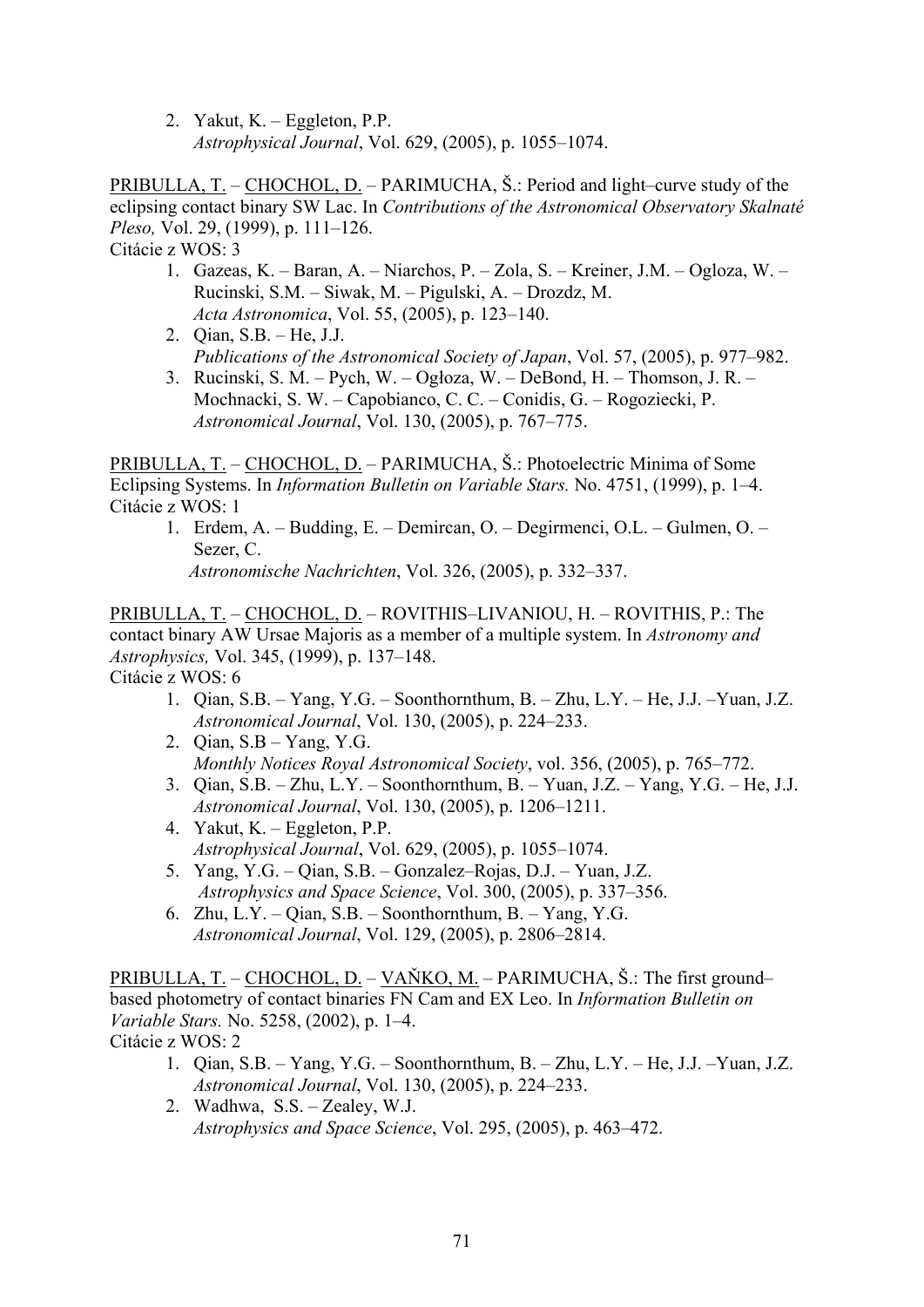PRIBULLA, T. – KREINER, J.M. – TREMKO, J.: Catalogue of the field contact binary stars. In *Contributions of the Astronomical Observatory Skalnaté Pleso,* Vol. 33, (2003), p. 38–70. Citácie z WOS: 5

- 1. Barani, C. Acerbi, F. *Astronomische Nachrichten*, Vol. 326, (2005), p. 731–733.
- 2. Gürol, B. Müyesseroğlu, Z. *Astronomische Nachrichten*, Vol. 326, (2005), p. 43–51.
- 3. Rucinski, S. M. Pych, W. Ogłoza, W. DeBond, H. Thomson, J.R. Mochnacki, S.W. – Capobianco, C.C.; Conidis, G. – Rogoziecki, P. *Astronomical Journal*, Vol. 130, (2005), p. 767–775.
- 4. Yakut, K. Eggleton, P.P. *Astrophysical Journal*, Vol. 629, (2005), p. 1055–1074.
- 5. Bilir, S. Karataş, Y. Demircan, O. Eker, Z. *Monthly Notices Royal Astronomical Society*, vol. 357, (2005), p. 497–517.

PRIBULLA, T. – VAŇKO, M.: Photoelectric photometry of eclipsing contact binaries: U Peg, YY CrB, OU Ser and EQ Tau. In *Contributions of the Astronomical Observatory Skalnaté Pleso*, Vol. 32, (2002), p. 79–98. Citácie z WOS: 7

- 1. Borkovits, T. Elkhateeb, M.M. Csizmadia, Sz. Nuspl, J. Bíró, I.B. Hegedüs, T. – Csorvási, R. *Astronomy and Astrophysics*, Vol. 441, (2005), p. 1087–1097.
- 2. Gazeas, K. Baran, A. Niarchos, P. Zola, S. Kreiner, J. M. Ogloza, W. Rucinski, S.M. – Siwak, M. – Pigulski, A. – Drozdz, M. *Acta Astronomica*, Vol. 55, (2005), p. 123–140.
- 3. Gürol, B. Müyesseroğlu, Z. *Astronomische Nachrichten*, Vol. 326, (2005), p. 43–51.
- 4. Qian, S.B. Yang, Y.G. Soonthornthum, B. Zhu, L.Y. He, J.J. –Yuan, J.Z. *Astronomical Journal*, Vol. 130, (2005), p. 224–233.
- 5. Yakut, K. Eggleton, P.P. *Astrophysical Journal*, Vol. 629, (2005), p. 1055–1074.
- 6. Yang, Y.G. Qian, S.B. Gonzalez–Rojas, D.J. Yuan, J.Z. *Astrophysics and Space Science*, Vol. 300, (2005), p. 337–356.
- 7. Zola, S. Kreiner, J.M. Zakrzewski, B. Kjurchieva, D.P. Marchev, D. Baran, A. – Rucinski, S.M. – Ogloza, W. – Siwak, M. – Koziel, D. – Drozdz, M. – Pokrzywka, B. *Acta Astronomica*, Vol. 55, (2005), p. 389–405.

PRIBULLA, T. – VAŇKO, M. – CHOCHOL, D. – PARIMUCHA, Š.: Photoelectric photometry of the eclipsing contact binaries: EF Dra GW Cep and CW Cas. In *Contributions of the Astronomical Observatory Skalnaté Pleso*, Vol. 31, (2001), p. 26–42. Citácie z WOS: 1

1. Yakut, K. – Eggleton, P.P. *Astrophysical Journal*, Vol. 629, (2005), p. 1055–1074.

PRIBULLA, T. – VAŇKO, M. – PARIMUCHA, Š. – CHOCHOL, D.: New photoelectric minima and updated ephemerides of selected eclipsing binaries. In *Information Bulletin on Variable Stars,* No. 5056, (2001), p. 1–4. Citácie z WOS: 2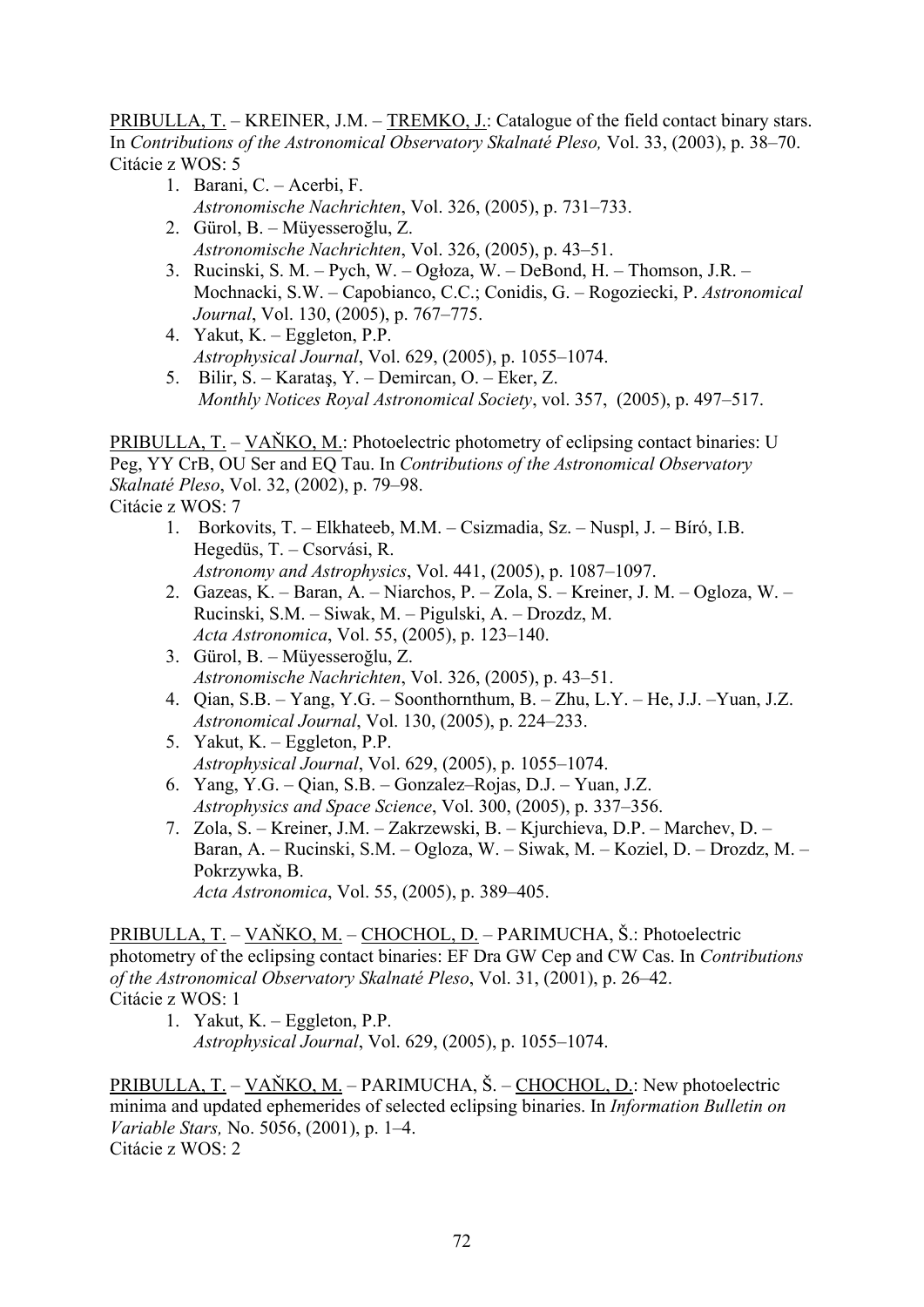- 1. Erdem, A. Budding, E. Demircan, O. Degirmenci, O.L. Gulmen, O. Sezer, C.
- *Astronomische Nachrichten*, Vol. 326, (2005), p. 332–337.
- 2. Qian, S.B. He, J.J. Xiang, F. Ding, X. Soonthornthum, B. *Astronomical Journal*, Vol. 129, (2005), p. 1686–1693.

PRIBULLA, T. – VAŇKO, M. – PARIMUCHA, Š. – CHOCHOL, D.: New photoelectric and CCD minima and updated ephemerides of selected eclipsing binaries. In *Information Bulletin on Variable Stars,* No. 5341, (2002), p. 1–4. Citácie z WOS: 3

- 1. Erdem, A. Budding, E. Demircan, O. Degirmenci, O.L. Gulmen, O. Sezer, C.
	- *Astronomische Nachrichten*, Vol. 326, (2005), p. 332–337.
- 2. Kozhevnikova, A.V. Alekseev, I.Y., Kozhevnikov, V.P. Svechnikov, M.A. *Astrophysics,* Vol. (48), (2005), p. 291–303.
- 3. Qian, S.B. He, J.J. Xiang, F. Ding, X. Soonthornthum, B. *Astronomical Journal*, Vol. 129, (2005), p. 1686–1693.

RUŠIN, V. – MINAROVJECH, M.: Detection of small–scale dynamics in the emission corona. *Proceedings of IAU Colloquium 144*: *Solar Coronal Structures*, eds. Rušin,V., Heinzel, P., Vial J. C., Veda, (1994), p. 487–490. Citácie zo SCOPUS: 1

1. Rudawy, P. – Phillips, K.J.H. – Gallagher, P.T. – Williams, D.R. – Rompolt, B. – Keenan, F.P. *Astronomy and Astrophysics*, Vol. 416, (2004), p. 1179–1186.

RUŠIN, V. – RYBANSKÝ, M. – MINAROVJECH, M.: Emission Corona and Prominences over Solar Cycles. *Astronomical Society of Pacific Conference Series: Synoptic Solar Physics*, Vol. 140, (1998), p. 353–361.

Citácie z NASA ADS: 1

 1. Benevolenskaya E.E.  *Astronomical Society of Pacific Conference Series: Large–scale Structures and their Role in Solar Activity*, Vol. 346, (2005), p 129.

RUŠIN, V. – ZVERKO, J.: Periodicities in the green corona for the Sun as a star. In *Solar Physics,* Vol. 128, (1990), p. 261–268.

Citácie z WOS: 1

 1. Mavromichalaki, H. – Petropoulos, B. – Plainaki, C.  *Advances in Space Research*. Vol 35, (2005), p. 410–415.

RYBÁK, J.: On Green Corona Rotation. In *Hvar Observatory Bulletin,* Vol. 24, (2000), p. 132–142.

Citácie z NASA ADS: 1

1. Badalyan, O.G. – Sýkora, J. *Contribution of the Astronomical Observatory Skalnaté Pleso,* Vol. 35, (2005), p. 180–198.

RYBÁK, J.: Rotational Characteristics of the Green Solar Corona : 1964–1989. In *Solar Physics,* Vol. 152, (1994), p. 161–166. Citácie z NASA ADS: 1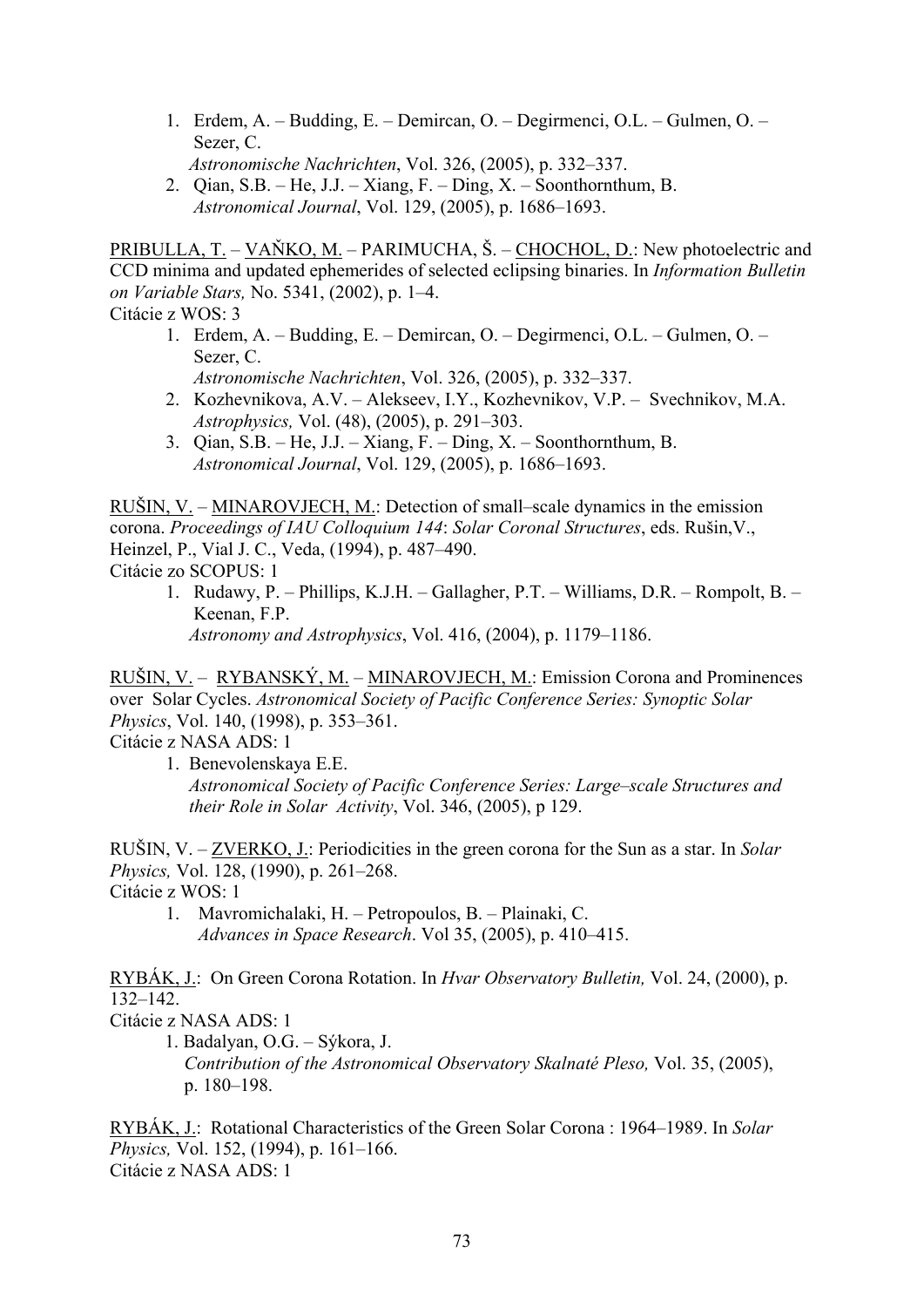1. Badalyan, O.G. – Sýkora, J.

 *Contribution of the Astronomical Observatory Skalnaté Pleso,* Vol. 35, (2005), p. 180–198.

Iné citácie: 1

2. Badalyan, O.G. – Sýkora, J.  *Zborník referátov zo 17. celoštátneho seminára Stará Lesná 2004*, (2005), p.141– 145.

RYBÁK, J. – ANTALOVÁ, A. – STORINI, M.: The Wavelet Analysis of the Solar and Cosmic–Ray Data. In *Space Science Reviews*, Vol. 97, (2001), p. 359–362. Citácie z WOS: 1

 1. Cadavid, A.C. – Lawrence, J.K. – McDonald D.P. – Ruzmaikin, A. *Solar Physics, Vol.* 226, (2005), 359–376.

RYBÁK, J. – CURDT, W. – KUČERA, A. – SCHUEHLE, U. – WOEHL, H.: Chromospheric And Transition Region Dynamics – Reasons and Consequences of the Short Period Instru– mental Periodicities of SOHO/SUMER. In *European Space Agency Special Publications,* Vol. 446, (1999), p. 579–582.

Citácie z NASA ADS: 1

1. Popescu, M.D. – Banerjee, D. – O'Shea, D. – Doyle, J.G. – Xia, L.D.  *Astronomy and Astrophysics*, Vol. 442, (2005), p. 1087–1090.

RYBÁK, J. – DOROTOVIČ, I.: Temporal Variability of the Coronal Green–Line Index (1947–1998). In *Solar Physics,* Vol. 205, (2002), p. 177–187. Citácie z WOS: 1

1. Mavromichalaki, H. – Petropoulos, B. – Plainaki, C. – Zouganelis, I. *Advances in Space Research,* Vol. 35, Iss. 5, (2005), p. 410–415.

RYBÁK, J. – WOEHL, H. – KUČERA, A. – HANSLMEIER, A. – STEINER. O.: Indications of Shock Waves in the Solar Photosphere. In *Astronomy and Astrophysics*, Vol. 420, (2004), p. 1141–1152.

Citácie z WOS: 1

1. Trimble, V. – Aschwanden, M. *Publications of the Astronomical Society of the Pacific*, Vol. 117, Iss. 830, (2005), p. 311–394.

RYBANSKÝ, M.: Coronal index of solar activity. I – Line 5303 A, year 1971. II – Line 5303 A, years 1972 and 1973. In *Bulletin of the Astronomical Institutes of Czechoslovakia,* Vol. 26, (1975), p. 367–377.

Citácie z NASA ADS: 1

1. Minarovjech, M. – Kudela, K. *Solar Physics*, Vol. 224, (2004), p. 285–290.

 $RYBANSKY, M. - MINAROVJECH, M. - RUŠIN, V.:$  Evolution of the green corona in 1996–2002. In *Solar Physics*, Vol. 217, no. 1 (2003) p. 109–118. Citácie z WOS: 1

 1. Mavromichalaki H. – Petropoulos B. – Plainaki C. – Dionatos O. – Zouganelis, I. *Advances In Space Research*, Vol 35 Iss 3, (2005), p. 410–415.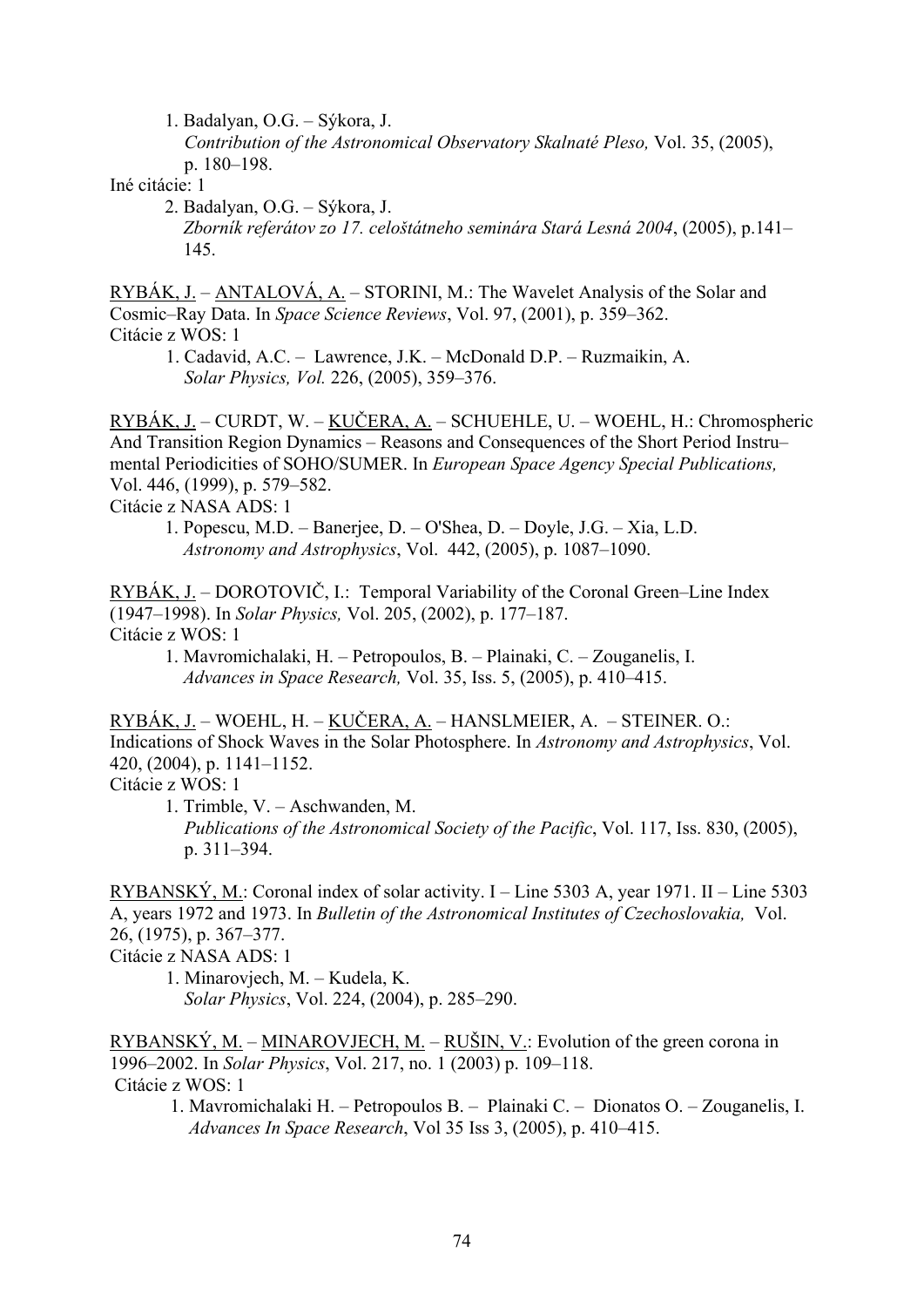RYBANSKÝ, M. – RUŠIN, V. – MINAROVJECH, M.: The green corona index and soft  $X$ ray flux. In *Solar Physics*, Vol. 177, (1998) p. 305–310.

Citácie z WOS: 1

1. Kane, R.P.

*Solar Physics*, Vol. 227, (2005), p. 155–175.

Citácie zo SCOPUS: 1

2. Kane, R.P.

*Indian Journal Of Radio And Space Physics*, Vol 33, (2004), p. 149–157.

RYBANSKÝ, M. – RUŠIN, V. – MINAROVJECH, M.: Coronal index of solar activity – Solar–terrestrial research. In *Space Science Reviews,* Vol. 95, (2001) p. 227–234. Citácie z WOS: 1

1. Mavromichalaki, H. – Petropoulos, B. – Plainaki, C. – Dionatos, O. – Zouganelis, I. *Advances In Space Research*, Vol. 35, (2005), p. 410–415.

Citácie z NASA ADS: 1

2. Mishra, V.K. – Tiwari, D.P ICRC*: 29th International Cosmic Ray Conference Pune*, Vol. 2, (2005), p. 163– 166.

RYBANSKÝ, M. – RUŠIN, V. – MINAROVJECH, M. – GAŠPAR, P.: Coronal index of solar–activity – years 1939–1963. In *Solar Physics*, Vol. 152, (1994) p. 153–159. Citácie z WOS: 2

- 1. Vecchio, A. Primavera, L. Carbone, V. Sorriso–Valvo, L. *Solar Physics*, Vol. 229, (2005), p. 359–372.
- 2. Mavromichalaki, H. Petropoulos, B. Plainaki, C. Dionatos, O. Zouganelis, I. *Advances In Space Research*, Vol. 35, (2005), p. 410–415.

SANIGA, M.: On an intriguing signature–reversal exhibited by Cremonian spacetimes. In *Chaos, Solitons & Fractals*, Vol. 19, (2004), p. 739–741. Iné citácie: 1

1. Castro, C. – Pavšič, M. *Progress in Physics*, Vol. 1, (2005), p. 31–64.

SANIGA, M.: On an observer–related unequivalence between spatial dimensions of a generic Cremonian universe. In *Chaos, Solitons and Fractals*, Vol. 23 (2005), p. 1935–1939. Citácie z WOS: 1

1. El Naschie, M.S. *Chaos, Solitons and Fractals*, Vol. 25, (2005), p. 955–964.

SANIGA, M.: Pencils of conics: a means towards a deeper understanding of the arrow of time. In *Chaos, Solitons and Fractals*, Vol. 9 (1998), p. 1071–1086. Iné citácie: 2

- 1. Schulman, L.S. *Entropy*, Vol. 7, ( 2005), p 221–233
- 2. Buccheri. R. Buccheri, M. *Proceedings of the ZIF Interdisciplinary Research Workshop on Endophysics, Time, Quantum and the Subjective*, 17–22 January 2005, Bielefeld, Germany World Scientific, Singapore, (2005). ISBN 981– 256–509–4. p 3–21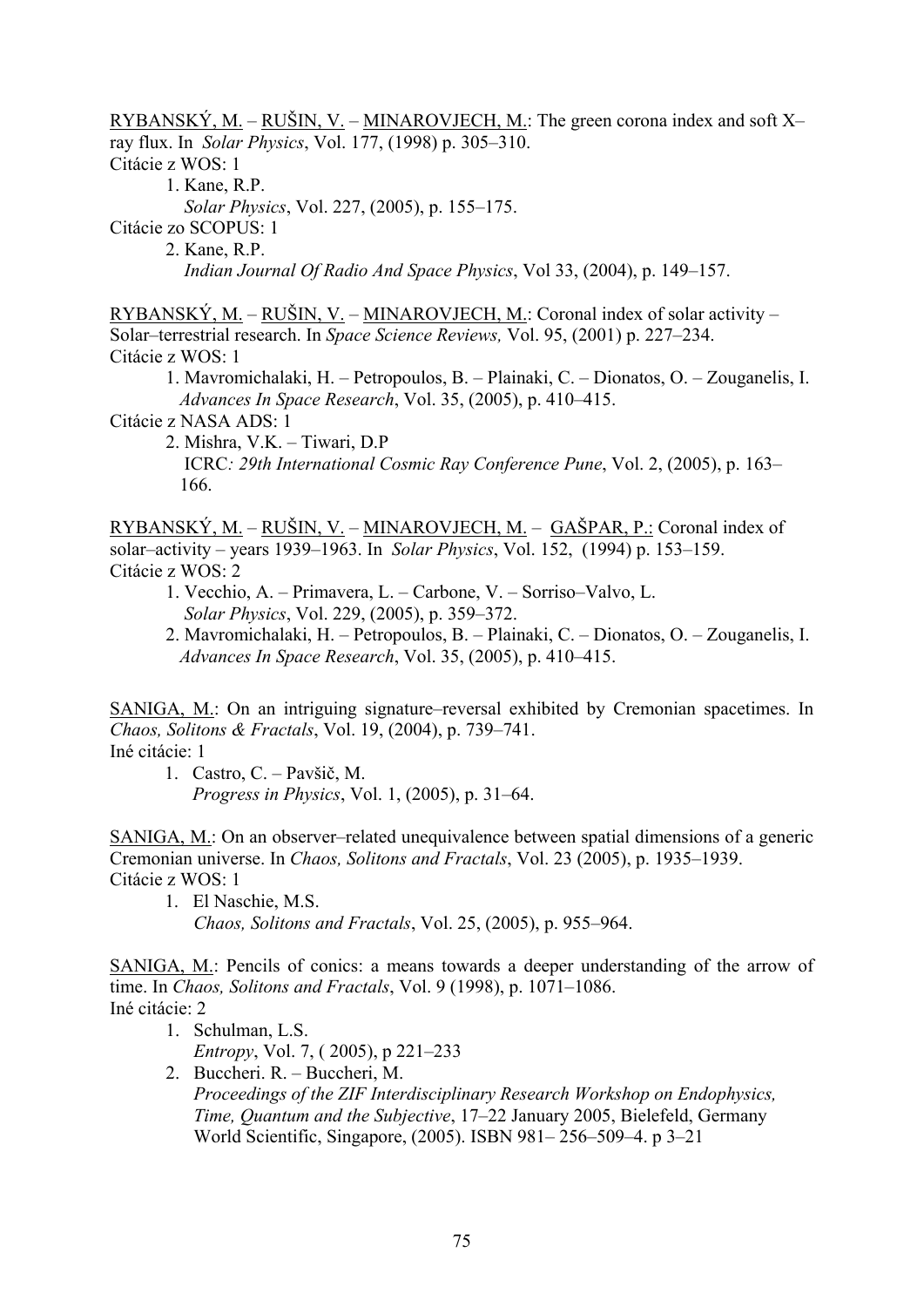SANIGA, M.: On a remarkable relation between future and past over quadratic Galois fields. In *Chaos, Solitons and Fractals*, Vol. 9 (1998), p. 1769–1771. Citácie z SCOPUS: 1

1. Schulman, L.S. *Entropy*, Vol. 7, (2005), p. 221–233

SANIGA, M.: Algebraic geometry: A tool for resolving the enigma of time? In *Proceedings of the international workshop on the Studies on the Structure of Time: From Physics to Psycho(patho)logy, Palermo, Italy, 23–24 November 1999*. New York: Kluwer Academic/ Plenum Publishers, (2000). ISBN: 030646439X. p. 137–166. Citácie z SCOPUS: 1

1. Schulman, L.S. *Entropy*, Vol. 7, (2005), p. 221–233

SANIGA, M.: Quadro–quartic Cremona transformations and four–dimensional pencil–space– times with the reverse signature. In *Chaos, Solitons and Fractals*, Vol. 13 (2002), p. 797–805. Citácie zo SCOPUS: 1

1. Schulman, L.S. *Entropy*, Vol. 7, (2005), p. 221–233

SANIGA, M.: A geometrical chart of altered temporality (and spatiality). In *Proceedings of the ZiF Interdisciplinary Research Workshop on Endophysics, Time, Quantum and the Subjective, Bielefeld, Germany, 17–22 January 2005*. Singapore: World Scientific, (2005). ISBN 981–256–509–4. p. 245–272.

Iné citácie: 5

1. Buccheri R; Buccheri M

 *Proceedings of the ZiF Interdisciplinary Research Workshop on Endophysics, Time, Quantum and the Subjective,* Bielefeld, Germany, 17–22 January 2005. Singapore: World Scientific, (2005). ISBN 981–256–509–4. p. 3–21

2. Wackermann, J.

 *Proceedings of the ZiF Interdisciplinary Research Workshop on Endophysics, Time, Quantum and the Subjective,* Bielefeld, Germany, 17–22 January 2005. Singapore: World Scientific, (2005). ISBN 981–256–509–4. p. 189–208

3. Jankovič, M.

 *Proceedings of the ZIF Interdisciplinary Research Workshop on Endophysics, Time, Quantum and the Subjective*, 17–22 January 2005, Bielefeld, Germany, World Scientific, Singapore, (2005). ISBN 981– 256–509–4. p. 227–243

4. Basios, .V

 *Proceedings of the ZIF Interdisciplinary Research Workshop on Endophysics, Time, Quantum and the Subjective*, 17–22 January 2005, Bielefeld, Germany, World Scientific, Singapore, (2005). ISBN 981– 256–509–4. p. 547–566

 5. Pettigrew JD; Tilden J  *Proceedings of the ZIF Interdisciplinary Research Workshop on Endophysics, Time, Quantum and the Subjective*, 17–22 January 2005, Bielefeld, Germany, World Scientific, Singapore, (2005). ISBN 981– 256–509–4. p. 567–588.

SANIGA, M. – BUCCHERI, R.: The psychopathological fabric of time (and space) and its underpinning pencil–borne geometries. In *[http://arxiv.org/abs/physics/0310165.](http://arxiv.org/abs/physics/0310165)*  Iné citácie: 2

1. Dawson, K.A.,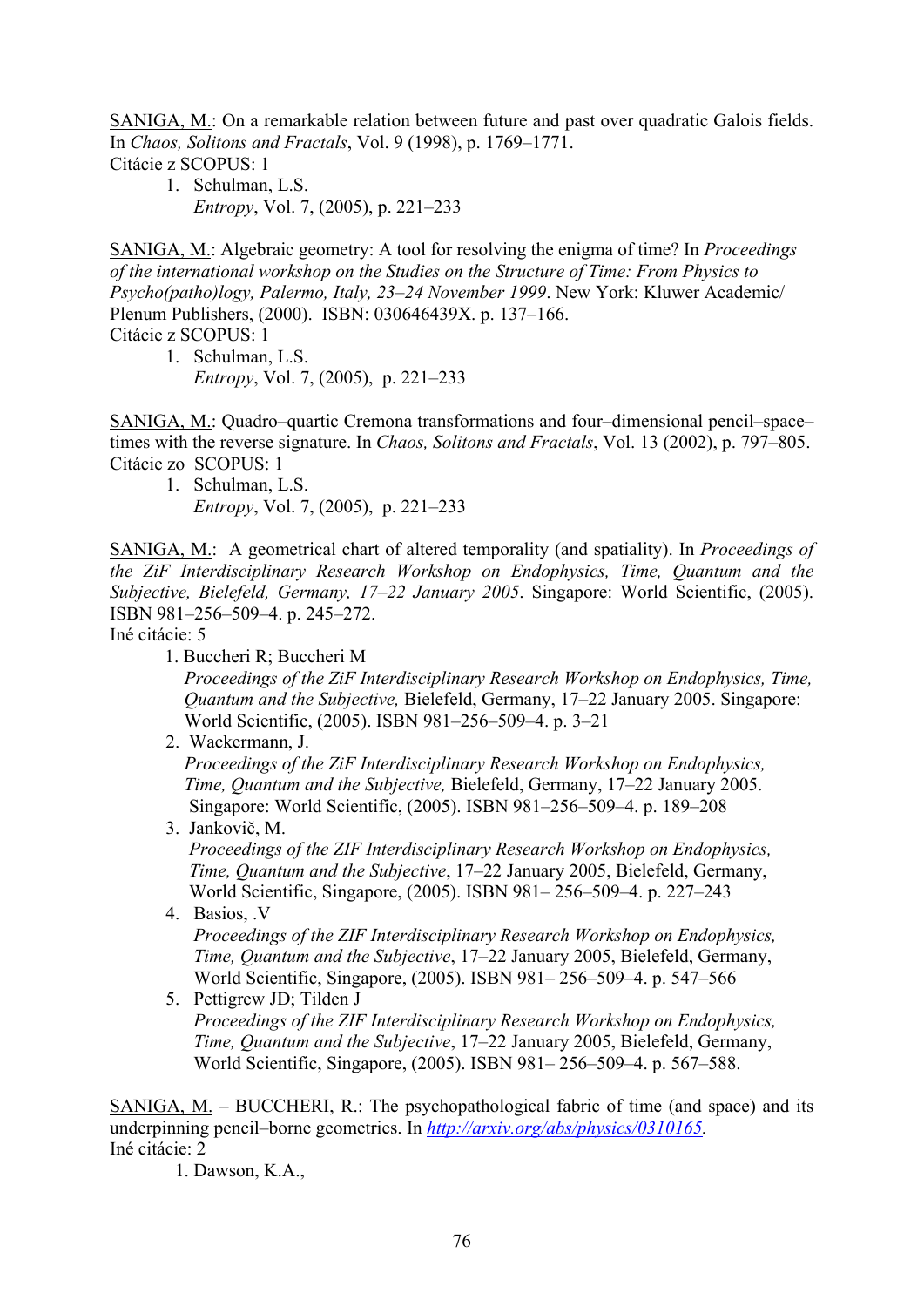*MAPS Bulletin*, ISSN 1080-8981, (2005), Vol. 15, p. 27–29.

2. Havel, I.

*Proceedings of the ZIF Interdisciplinary Research Workshop on Endophysics, Time, Quantum and the Subjective*, 17–22 January 2005, Bielefeld, Germany, World Scientific, Singapore, (2005). ISBN 981–256–509–4. p. 163–188.

SANIGA, M. – PLANAT, M.: Viewing sets of mutually unbiased bases as arcs in finite projective planes. In *Chaos, Solitons and Fractals*, Vol. 26, (2005), p. 1267–1270 (quant– ph/0409184).

Citácie z WOS: 1

1. Kibler, M.R.

*Collection of Czechoslovak Chemical Communications*, Vol. 70, (2005), p. 771–796.

SANIGA, M. – PLANAT, M. – ROSU, H.: Mutually unbiased bases and finite projective planes. In *Journal of Optics B: Quantum and Semiclassical Optics*, Vol. 6, (2004), p. L19– L20.

Citácie z WOS: 7

- 1. Vourdas, A. *Journal of Physics A–Mathematical and General*, Vol. 38, (2005), p. 8453–8471.
- 2*.* Klimov, A.B. Sanchez–Soto, L.L. de Guise, H.  *Journal of Optics B – Quantum and Semiclassical Optics* , Vol 7, (2005), p. 283–287.
- 3. Kibler, M.R.  *Collection of Czechoslovak Chemical Communications*, Vol. 70, (2005), p. 771–796.
- 3. Bengtsson, I. Ericsson, A. *Open Systems & Information Dynamics*, Vol. 12, (2005), p. 107–120.
- 5. Klimov, A.B. Sanchez–Soto, L.L. de Guise, H. *Journal of Physics A–Mathematical and General*, Vol. 38, (2005), p. 2747–2760.
- 6. Romero, J.L. Björk, G. Klimov, A.B. Sánchez–Soto, L.L. *Physical Review A*, Vol. 72, (2005), Art. No. 092310.
- 7. Howe, R.  *Indagationes Mathematicae*, Vol. 16, (2005), p. 553–583.

Citácie zo SCOPUS: 1

8. Sanchez–Soto, L.L. – Klimov, A.B. – De Guise, H. *Optika i spektroskopiya*, Vol. 99, (2005), p. 410–415.

SEMENIUK, I. – SCHWARZENBERG–CZERNY, A. – DUERBECK, H. – HOFFMANN, M. – SMAK, J. – STEPIEN, K. – TREMKO, J.: Four periods of TT Arietis. In *Acta Astronomica,* Vol. 37, (1987), p. 197–212. Citácie z NASA ADS: 1

1. Andronov, I.L. – Burwitz, V. – Chinarova, L.L. – Gazeas, K. – Kim, Y. – Niarchos, P.G. – Ostrova, N.I. – Patkos, L. – Yoon, J.N. *Information Bulletin on Variable Stars*, no. 5664, (2005), p. 1–3.

SHAVRINA, A.V. – POLOSUKHINA, N.S. – PAVLENKO, Ya.V. – YUSHCHENKO, A.V. – QUINET, P. – HACK, M. – NORTH, P. – GOPKA, V. F. – ZVERKO, J. – ŽIŽŇOVSKÝ, J. – VELES, A.: The spectrum of the roAp star HD 101065 (Przybylski's star) in the Li 6708 A spectral region. In *Astronomy and Astrophysics,* Vol. 409, (2003), p. 707–713. Citácie z NASA ADS: 1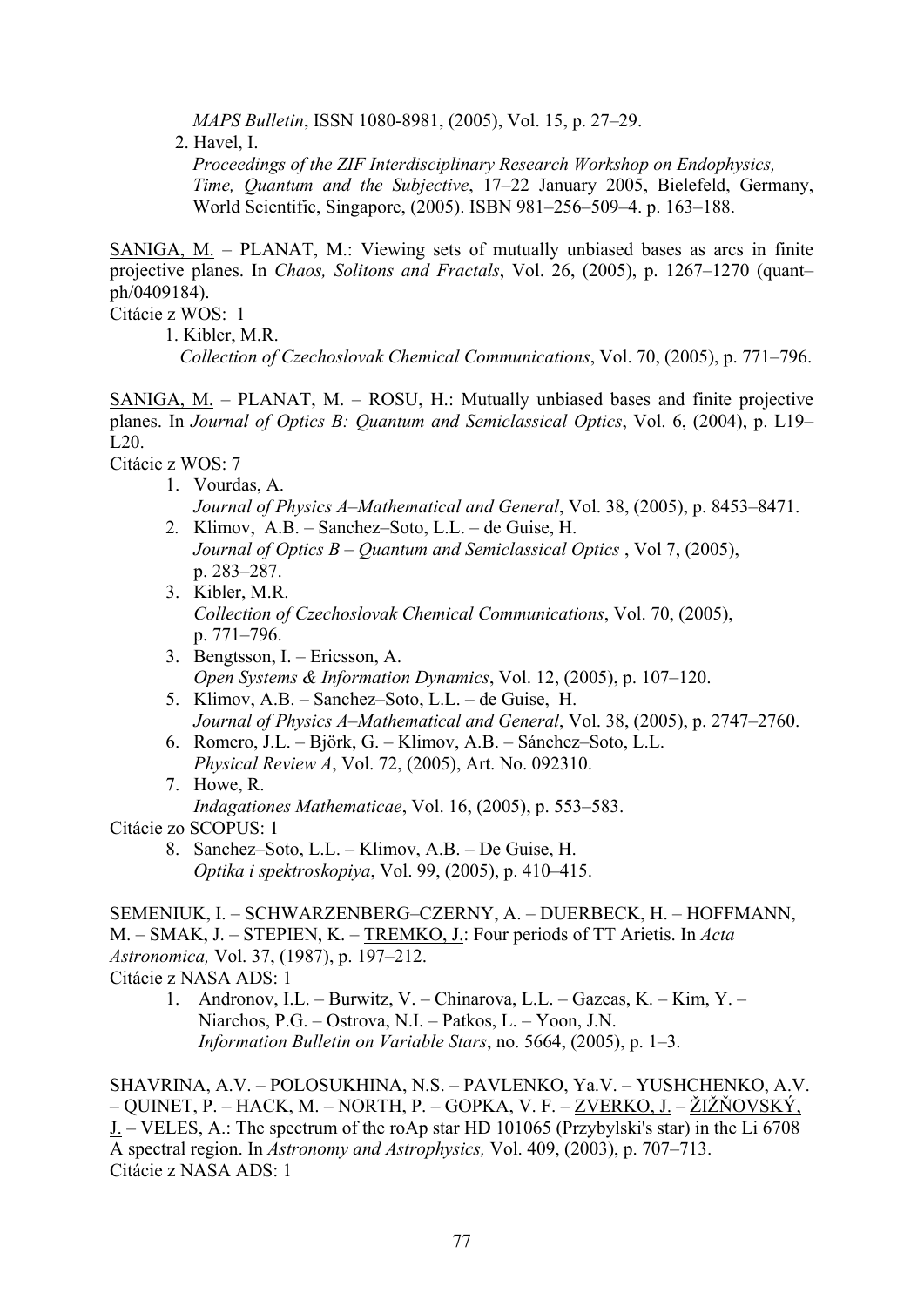1. Burkhart, C. – Coupry, M.F. – Farragiana, R. – Gerbaldi, M. *Astronomy and Astrophysics,* Vol. 429, (2005), p. 1043–1051.

SKOPAL, A.: CH Cyg as the eclipsing symbiotic triple system. In *Physical processe in symbiotic binaries and related systems*, ed. J.Mikolajewska, Copernicus Foundation, Warszawa, Poland, (1997), p. 99–104. Iné citácie: 1

 1. Mikailov, Ch.M. – Chalilov, B.M.  *Kinematika i Fizika Nebesnych Tel,* Vol. 21, (2005), p. 452–460.

SKOPAL, A.: Discovery of the eclipse in the symbiotic binary Z Andromedae. In *Astronomy and Astrophysics*, Vol. 401, (2003), p. L17–L20. Iné citácie: 1

 1. Tomov, N.A. – Tomova, M.T. – Taranova, O.G. *Aerospace Research in Bulgaria*, Vol. 20, (2005), p. 252–257.

SKOPAL, A. – BODE, M.F. – BRYCE, M. – CHOCHOL, D. – DAVIS, R.J. – ERRICO, L. – EVANS, A. – EYRES, S.P.S. – HRIC, L. – IVISON, R.J. – KENNY, H.T. – KOMŽÍK, R. – MEABURN, J. – TAMURA, S. – TAYLOR, A.R. – URBAN, Z. – VITTONE, A.A.: Multifrequency observation of the eclipsing symbiotic triple system CH Cyg during the 1992– 94 active phase. In *Monthly Notices of the Royal Astronomical Society*. Vol. 282, (1996), p. 327–346.

Iné citácie: 1

 1. Mikailov, Ch.M. – Chalilov, B.M.  *Kinematika i Fizika Nebesnych Tel,* Vol. 21, (2005), p. 452–460.

SKOPAL, A. – CHOCHOL, D. – PRIBULLA, T. – VAŇKO, M.: UBV photometry of the symbiotic star Z And during its 2000 outburst. In *Information Bulletin on Variable Stars*, No. 5005, (2000), p. 1–4.

Iné citácie: 1

 1. Tomov, N.A. – Tomova, M.T. – Taranova, O.G. *Aerospace Research in Bulgaria*, Vol. 20, (2005), p. 252–257.

SKOPAL, A. – KOHOUTEK, L. – JONES, A. – DRECHSEL, H.: Historical, 1889–2001, light curve of the eclipsing symbiotic binary AR Pav. In *Information Bulletin on Variable Stars,* No. 5195, (2001), p. 1–4.

Citácie z NASA ADS : 1

1. Otero, S.A.

*Information Bulletin on Variable Stars,* No. 5608, (2005), p. 1–4.

SKOPAL, A. – PRIBULLA, T. – VAŇKO, M. – VELIČ, Z. – SEMKOV, E. – WOLF, M. – JONES, A.: Photometry of symbiotic stars XI. In *Contributions of Astronomical Observatory Skalnaté Pleso*, Vol. 34, (2004), p. 45–69.

Iné citácie: 1

 1. Tomov, N.A. – Tomova, M.T. – Taranova, O.G. *Aerospace Research in Bulgaria*, Vol. 20, (2005), p. 252–257.

SKOPAL, A. – VAŇKO, M. – PRIBULLA, T. – WOLF, M. – SEMKOV, E. – JONES, A.: Photometry of symbiotic stars. X. EG And, Z And, BF Cyg, CH Cyg, V1329 Cyg, AG Dra,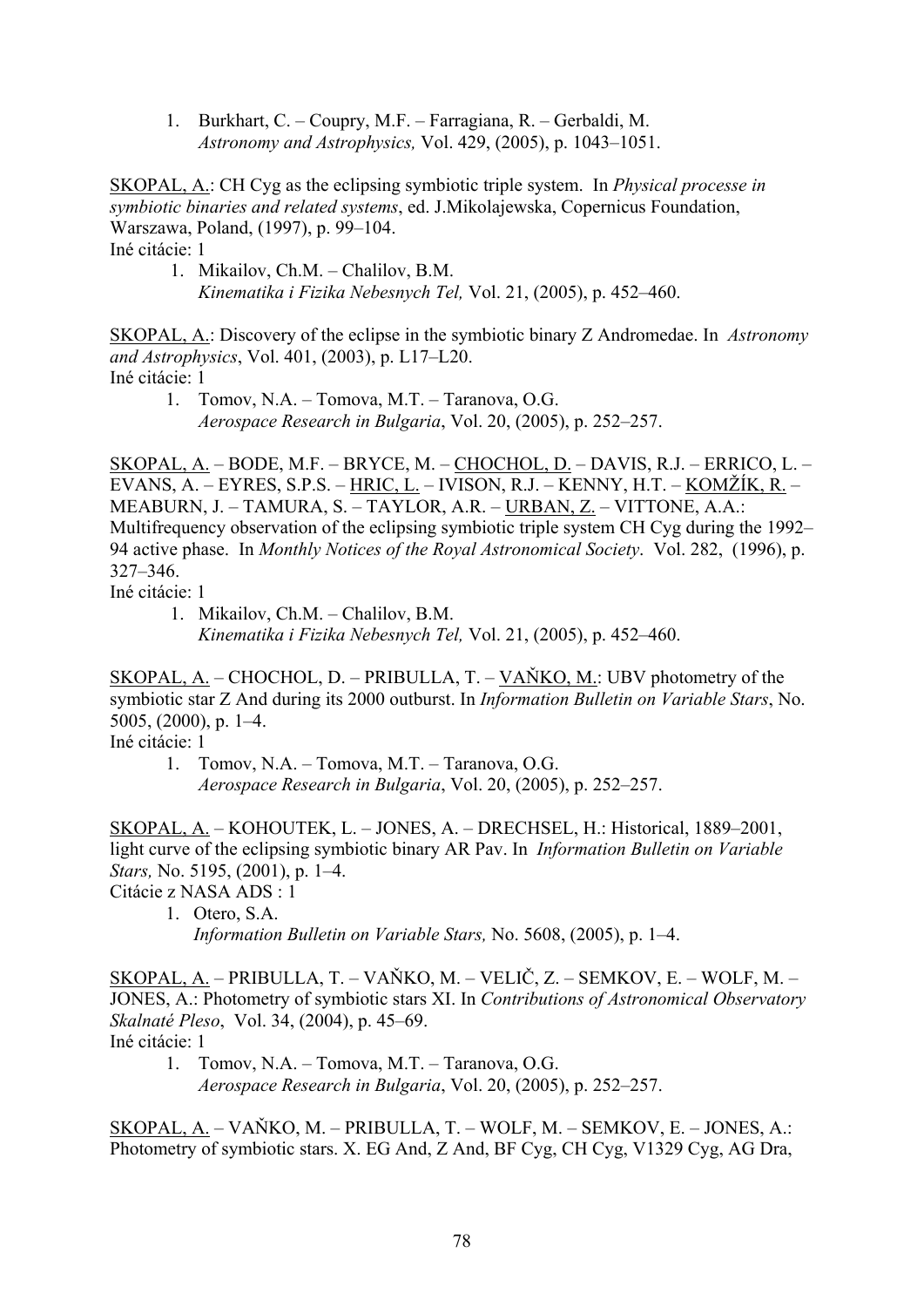RW Hya, AX Per and IV Vir. In *Contributions of Astronomical Observatory Skalnaté Pleso*, Vol. 32, (2002), p. 62–78.

Citácie z NASA ADS : 1

1. Sokoloski, J.L. – Kenyon, S.J. – Kong, A.K.H. – Espey, B.R. – McCandliss, S.R. – Keyes, C.D. – Li, W. – Filippenko, A. – Aufdenberg, J. – Brocksopp, C. – Kaiser, C.R. – Charles, P.A. – Stone, R.P.S. *The Astrophysics of Cataclysmic Variables and Related Objects.*, ed. J. M. Hameury, and J. P. Lasota, ASP Conference Series, Vol. 330, San Francisco, (2005), p.293–298.

Iné citácie: 2

- 2. Mikailov, Ch.M. Chalilov, B.M.  *Kinematika i Fizika Nebesnych Tel,* Vol. 21, (2005), p. 452–460.
- 3. Tomov, N.A. Tomova, M.T. Taranova, O.G. *Aerospace Research in Bulgaria*, Vol. 20, (2005), p. 252–257.

SKOPAL, A. – VITTONE, A. – ERRICO, L. – BODE, M.F. – LLOYD, H.M. – TAMURA, S.: A photometric and spectroscopic study of the symbiotic binary BF Cyg. In *Monthly Notices of the Royal Astronomical Society*. Vol. 292, (1997), p. 703–713. Citácie z WOS: 1

1. Yudin, B.F. – Shenavrin, V.I. – Kolotilov, E.A. – Tatarnikova, A.A. – Tatarnikov, A.M.

*Astronomy Reports*, Vol. 49, (2005), p. 232–241.

Iné citácie: 1

- 2. Yudin, B.F. Kolotilov, E.A. Shenavrin, V.I. Tatarnikova, A.A. Tatarnikov, A.M.
	- *Astronomical and Astrophysical Transactions*, Vol. 24, (2005), p. 447–454.

SOLOVAYA, N.A. – PITTICH, E.M.: The dynamical stability of extra–solar planets in binary systems. In *Contributions of the Astronomical Observatory Skalnaté Pleso,* Vol. 34 (2004), p. 105–118.

Citácie NASA ADS: 1

 1. Musielak, Z.E. – Cuntz, M. – Marshall, E.A. – Stuit, T.D. *Astronomy and Astrophysics,* Vol. 434 (2005), p. 355–364.

SPURNÝ, P. – PORUBČAN, V.: The EN171101 bolide – the deepest ever photographed fireball. *Asteroids, Comets, Meteors 2002, ESA SP–500*, (2002), p. 269–272. Iné citácie: 1

 1. Tóth, J. – Čatloš, J. – Gajdoš, Š. – Világi, J. – Demencím, E. – Lorenc, D. *Meteorické správy,* Vol. 26 (2005), p. 56–64.

STORINI, M. – PASE, S. – SÝKORA, J. – PARISI, M.: Two components of cosmic ray modulation. In *Solar Physics*, Vol. 172, (1997), p. 317–325. Citácie z WOS: 2

1. Kane, R.P.

*Solar Physics*, Vol. 229, (2005), p. 387–407.

2. Wang, Y.M. – Lean, J.L. – Sheeley, N.R.

*The Astrophysical Journal*, Vol. 625, (2005), p. 522–538.

Citácie zo SCOPUS: 3

 3. Eroshenko, E. – Belov, A. – Mavromichalaki, H. – Mariatos, G. – Olneva, V – Plainaki, c. – Yanke, V.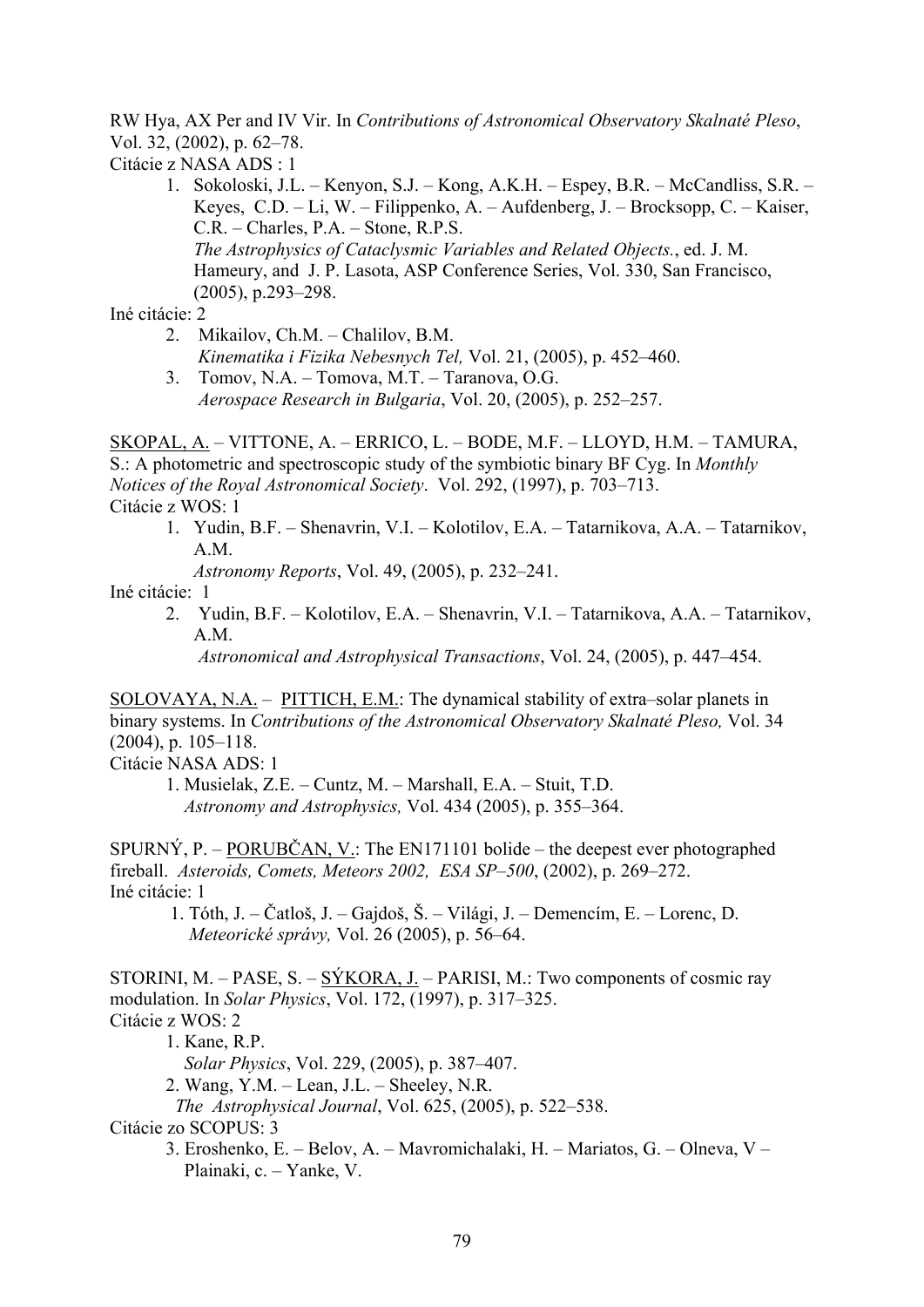*Solar Physics,* Vol 224, (2005), p. 345–358. 4. Kane, R.P. *Solar Physics*, Vol. 229, (2005), p. 387–407. 5. Wang, Y.M. *Solar Phys*ics, Vol. 224, (2005), p. 21–35.

SVOREŇ, J. – KOMŽÍK, R. – NESLUŠAN, L. – ŽIŽŇOVSKÝ, J.: Narrow–band photometry of comet C/1995 O1 (Hale–Bopp). *Earth, Moon, Planets* 78 (1999), s. 149–154. Citácie zo SCOPUS: 1

1. Cudnik, B.M. *Planetary and Space Science.* Vol. 53 (2005), p. 653–658.

SVOREŇ, J. – NESLUŠAN, L. – PORUBČAN, V.: A search for streams and associations in meteor databases. Method of Indices. In *Planetary and Space Science.* Vol. 48 (2000), p. 933–937.

Citácie z NASA ADS: 1

1. Triglav–Čekada, M. – Arlt, R. *WGN Journal of the International Meteor Organization.* Vol. 33 (2005), no. 5, p. 129–134.

SÝKORA, J.: Distances of filament feet. In *Bulletin of the Astronomical Institutes of Czechoslovakia*, Vol. 19, (1968) p. 37–39.

Iné citácie: 1

1. Lin, Y. – Wiik, J.E. – Engvold, O. – Vandervoort, L.R. – Frank, Z.A. *Solar Physics*, Vol. 227, (2005), p. 283–297.

SÝKORA, J.: Some remarks on the summary use of existing corona measurements. In *Bulletin of the Astronomical Institutes of Czechoslovakia*, Vol. 22, (1971) p. 12–18. Iné citácie: 2

1. Bludova, N.G.

 *Astronomical and Astrophysical Transactions*, Vol. 24, (2005), p. 39–44. 2. Dorotovič, I. – Rybák, J.

 *Zborník referátov zo 17. celoštátneho slnečného seminára*, Slovenská ústredná hvezdáreň, (2005), p. 146–151.

SÝKORA, J.: The coronal responses to the large–scale and long–term phenomena of the lower layers of the Sun. In *Solar and Interplanetary Dynamics*, D. Reidel Publ. Co., Dordrecht, (1980), p. 87–104.

Iné citácie: 1

1. Kane, R.P. *Solar Physics*, Vol. 229, (2005), p. 387–407.

SÝKORA, J.: The green corona, the solar wind and geoactivity. In *Solar Physics*, Vol. 140, (1992), p. 379–392.

Citácie z WOS: 2

1. Maris, O. – Maris, G.

*Advances in Space Rresearch*, Vol. 35, (2005), p. 2129–2140.

 2. Mavromichalaki, H – Petropoulos, B. – Plainaki, C. – Dionatos, O. – Zouganelis, I.

*Advances in Space Rresearch*, Vol. 35, (2005), p. 410–415.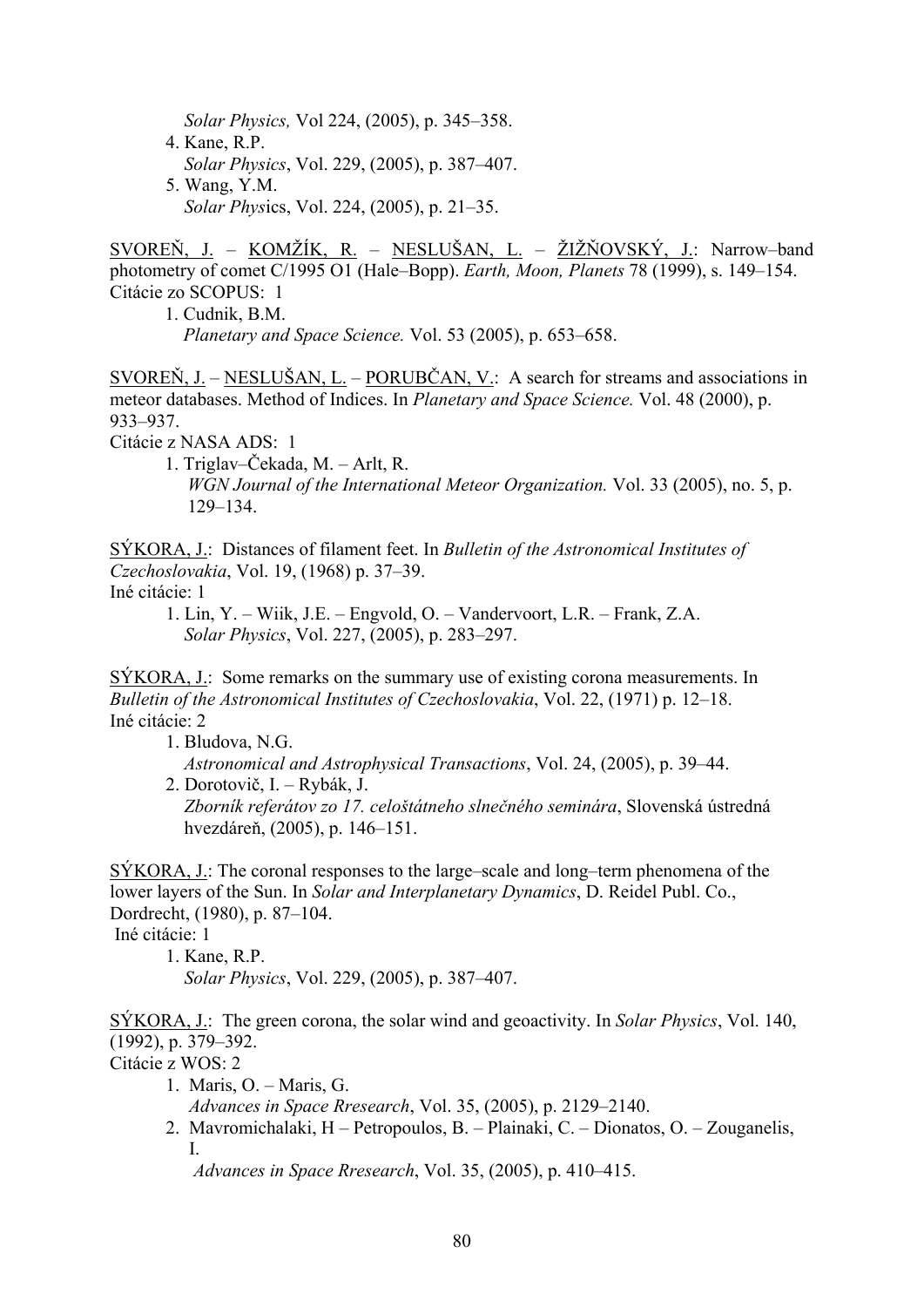SÝKORA, J.: Intensity variations of the solar corona 530.3 nm over 4.5 solar activity cycles. In *Contributions of the Astronomical Observatory Skalnaté Pleso*, Vol. 22, (1992), pp. 55–67. Iné citácie: 2

- 1. Bludova, N.G.
	- *Astronomical and Astrophysical Transactions*, Vol. 24, (2005), p. 39–44.

2. Dorotovič, I. – Rybák, J. *Zborník referátov zo 17. celoštátneho slnečného seminára*, Slovenská ústredná hvezdáreň, (2005), p. 146–151.

SÝKORA, J.: Vzťahy Slnko–Zem (časť Slnko), In *Zborník referátov z 15. celoštátneho slnečného seminára*, SÚH, Hurbanovo, (2000), p. 176–182. Iné citácie: 1

1. Dorotovič, I. *Zborník referátov zo 17. celoštátneho slnečného seminára*, Slovenská ústredná hvezdáreň, (2005), p. 163–173.

SÝKORA, J. – BADALYAN, O.G. – LIVSHITS, M.A.: Coronal polarization from the solar eclipse observations. In *Solar Polarization*, Kluwer Academic Publishers, Dordrecht, (1999), p. 363–371.

Iné citácie:

1. Kulijanishvili, V.I. – Kapadze, N.P. *Solar Physics*, Vol. 229, (2005), p. 45–62.

 $SÝKORA, J. - BADALYAN, O.G. - OBRIDKO, V.N. Connections between the white-light$ eclipse corona and magnetic fields over the solar cycle. In *Solar Physics*, Vol. 212 (2003), pp. 301–318.

Citácie z WOS: 1

 1. Bills, B.G. – Comstock, R.L. *Journal of Geophysical Research–Planets*, Vol. 110 (E4), (2005), Art. No. E04004.

ŠTOHL, J.: On the problem of hyperbolic meteors. In *Bulletin of the Astronomical Institutes of Czechoslovakia*, Vol. 21 (1970), p. 10–17. Iné citácie: 1

 1. Kolomiyets, S.V. – Kashcheyev, B.L. *Earth, Moon and Planets*, Vol. 95 (2005), p. 229–235.

ŠTOHL, J. – PORUBČAN, V.: Meteor streams of asteroidal origin. In *Meteoroids and their Parent Bodies*, eds. I. Williams and J. Štohl, Polygrafia SAV, (1993), p. 41–47. Iné citácie: 1

1. Gajdoš, Š.

*Meteorické správy*, Vol. 26 (2005), p. 48–55.

TEMMER, M. – VERONIG, A. – RYBÁK, J. – BRAJSA, R. – HANSLMEIER, A.: On the 24–day period observed in solar flare occurrence. In *Solar Physics*, Vol. 221, (2004), p. 325– 335.

Citácie z WOS: 1

1. Goldvarg ,T.B. – Nagovitsyn, Y.A. – Solovev, A.A. *Astronomy Letters – Journal of Astronomy and Space Astrophysics,* Vol. 31, Iss. 4.,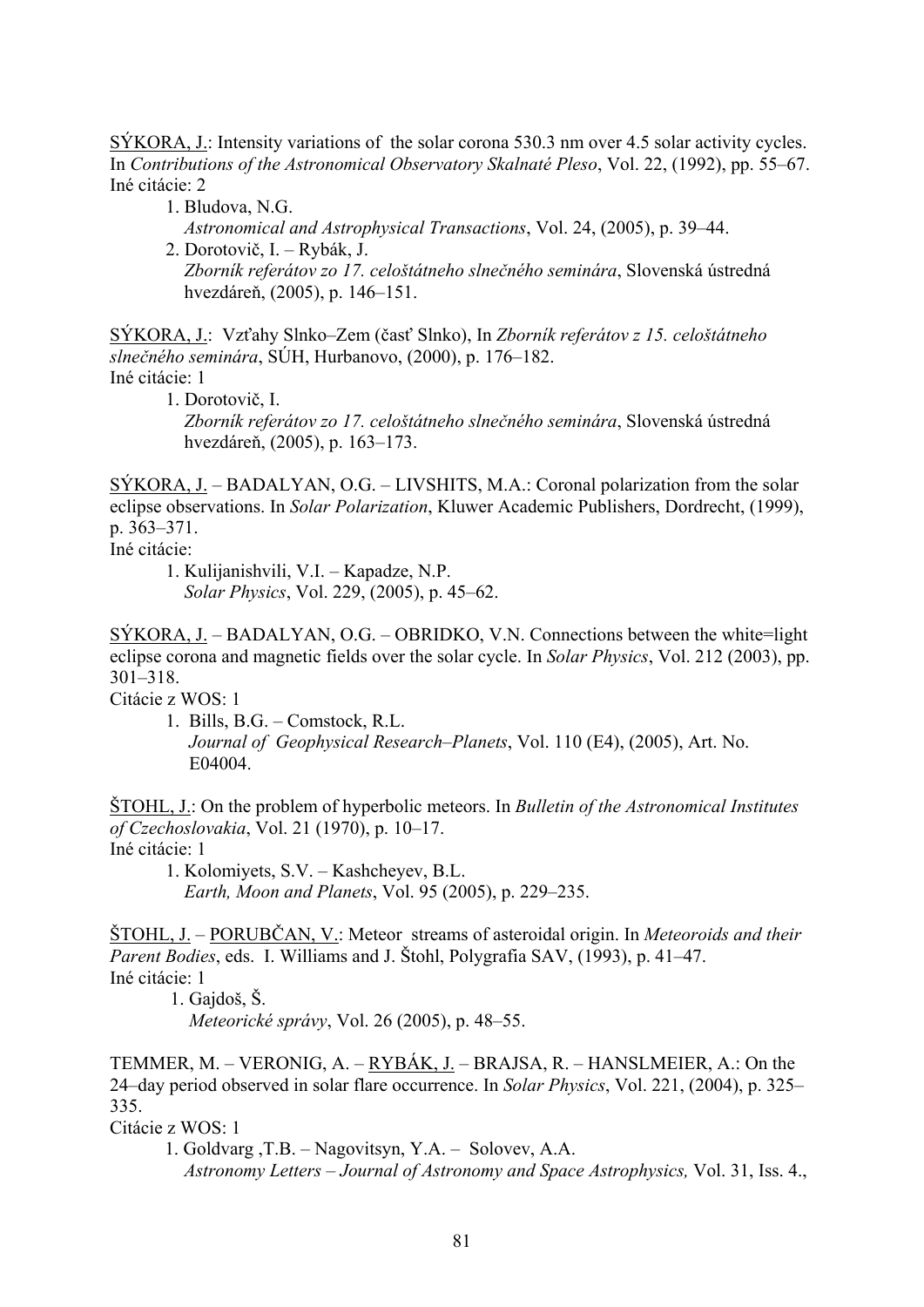(2005), p. 414–421.

Citácie z ADS: 1

 2. Kilcik, A. – Golbasi, O. – Kilic, H. – Ozkan, V. – Yuceer, A.Y. Memorie della Societa Astronomica Italiana, Vol. 76, (2005), p. 989–993.

THE, P. S. – BAKKER, R. – ANTALOVÁ A.: Studies of the Carina Nebula. IV – A new determination of the distances of the open clusters TR 14, TR 15, TR 16 and CR 228 based on Walraven photometry. In *Astronomy and Astrophysics Supplement Series*, Vol. 41, (1980), p. 93–107

Citácie z WOS: 2

- 1. Bik, A. Kaper, L. Hanson, M. M. Smits, M. *Astronomy and Astrophysics*, Vol. 440, (2005), p.121–137
- 2. Singh,  $M -$  Badruddin. Ananth.A.G. *Proceedings of the 29th International Cosmic Ray Conference. August 3–10, 2005*, Pune, India. Edited by B. Sripathi Acharya, Sunil Gupta, P. Jagadeesan, Atul Jain, S. Karthikeyan, Samuel Morris, and Suresh Tonwar. Mumbai: Tata Institute of Fundamental Research, Vol. 2, (2005), p.139–142.

VAŇKO, M. – PARIMUCHA, Š. – PRIBULLA, T. – CHOCHOL, D.: New Parameters of the Contact Binary Systems YY CrB and EQ Tau. In *Baltic Astronomy*, Vol. 13, (2004), p. 151– 155.

Citácie z WOS: 2

- 1. [Zola, S.](http://apps.isiknowledge.com/WoS/CIW.cgi?SID=V1@fCoNhad3NnbG9pkH&Func=OneClickSearch&field=AU&val=Zola+S&ut=000234776100005&auloc=1&curr_doc=6/1&Form=FullRecordPage&doc=6/1) [Kreiner, J. M.](http://apps.isiknowledge.com/WoS/CIW.cgi?SID=V1@fCoNhad3NnbG9pkH&Func=OneClickSearch&field=AU&val=Kreiner+JM&ut=000234776100005&auloc=2&curr_doc=6/1&Form=FullRecordPage&doc=6/1) – [Zakrzewski, B](http://apps.isiknowledge.com/WoS/CIW.cgi?SID=V1@fCoNhad3NnbG9pkH&Func=OneClickSearch&field=AU&val=Zakrzewski+B&ut=000234776100005&auloc=3&curr_doc=6/1&Form=FullRecordPage&doc=6/1). – [Kjurkchieva, D.P](http://apps.isiknowledge.com/WoS/CIW.cgi?SID=V1@fCoNhad3NnbG9pkH&Func=OneClickSearch&field=AU&val=Kjurkchieva+DP&ut=000234776100005&auloc=4&curr_doc=6/1&Form=FullRecordPage&doc=6/1). – [Marchev, D.V](http://apps.isiknowledge.com/WoS/CIW.cgi?SID=V1@fCoNhad3NnbG9pkH&Func=OneClickSearch&field=AU&val=Marchev+DV&ut=000234776100005&auloc=5&curr_doc=6/1&Form=FullRecordPage&doc=6/1). [Baran, A](http://apps.isiknowledge.com/WoS/CIW.cgi?SID=V1@fCoNhad3NnbG9pkH&Func=OneClickSearch&field=AU&val=Baran+A&ut=000234776100005&auloc=6&curr_doc=6/1&Form=FullRecordPage&doc=6/1). – [Rucinski, S.M](http://apps.isiknowledge.com/WoS/CIW.cgi?SID=V1@fCoNhad3NnbG9pkH&Func=OneClickSearch&field=AU&val=Rucinski+SM&ut=000234776100005&auloc=7&curr_doc=6/1&Form=FullRecordPage&doc=6/1). – [Ogloza, W](http://apps.isiknowledge.com/WoS/CIW.cgi?SID=V1@fCoNhad3NnbG9pkH&Func=OneClickSearch&field=AU&val=Ogloza+W&ut=000234776100005&auloc=8&curr_doc=6/1&Form=FullRecordPage&doc=6/1). – Siwak, M. – Koziel, D. – [Drozdz, M.](http://apps.isiknowledge.com/WoS/CIW.cgi?SID=V1@fCoNhad3NnbG9pkH&Func=OneClickSearch&field=AU&val=Drozdz+M&ut=000234776100005&auloc=11&curr_doc=6/1&Form=FullRecordPage&doc=6/1) – [Pokrzywka, B.](http://apps.isiknowledge.com/WoS/CIW.cgi?SID=V1@fCoNhad3NnbG9pkH&Func=OneClickSearch&field=AU&val=Pokrzywka+B&ut=000234776100005&auloc=12&curr_doc=6/1&Form=FullRecordPage&doc=6/1) *Acta Astronomica*, Vol. 55, (2005), p. 389–405.
- 2. [Gazeas, K.D.](http://apps.isiknowledge.com/WoS/CIW.cgi?SID=V1@fCoNhad3NnbG9pkH&Func=OneClickSearch&field=AU&val=Gazeas+KD&ut=000228220800006&auloc=1&curr_doc=13/2&Form=FullRecordPage&doc=13/2) [Baran, A](http://apps.isiknowledge.com/WoS/CIW.cgi?SID=V1@fCoNhad3NnbG9pkH&Func=OneClickSearch&field=AU&val=Baran+A&ut=000228220800006&auloc=2&curr_doc=13/2&Form=FullRecordPage&doc=13/2). – [Niarchos, P](http://apps.isiknowledge.com/WoS/CIW.cgi?SID=V1@fCoNhad3NnbG9pkH&Func=OneClickSearch&field=AU&val=Niarchos+P&ut=000228220800006&auloc=3&curr_doc=13/2&Form=FullRecordPage&doc=13/2). – [Zola, S.](http://apps.isiknowledge.com/WoS/CIW.cgi?SID=V1@fCoNhad3NnbG9pkH&Func=OneClickSearch&field=AU&val=Zola+S&ut=000228220800006&auloc=4&curr_doc=13/2&Form=FullRecordPage&doc=13/2) [Kreiner, J.M.](http://apps.isiknowledge.com/WoS/CIW.cgi?SID=V1@fCoNhad3NnbG9pkH&Func=OneClickSearch&field=AU&val=Kreiner+JM&ut=000228220800006&auloc=5&curr_doc=13/2&Form=FullRecordPage&doc=13/2) [Ogloza, W.](http://apps.isiknowledge.com/WoS/CIW.cgi?SID=V1@fCoNhad3NnbG9pkH&Func=OneClickSearch&field=AU&val=Ogloza+W&ut=000228220800006&auloc=6&curr_doc=13/2&Form=FullRecordPage&doc=13/2) [Rucinski, S.M.](http://apps.isiknowledge.com/WoS/CIW.cgi?SID=V1@fCoNhad3NnbG9pkH&Func=OneClickSearch&field=AU&val=Rucinski+SM&ut=000228220800006&auloc=7&curr_doc=13/2&Form=FullRecordPage&doc=13/2) – [Zakrzewski, B.](http://apps.isiknowledge.com/WoS/CIW.cgi?SID=V1@fCoNhad3NnbG9pkH&Func=OneClickSearch&field=AU&val=Zakrzewski+B&ut=000228220800006&auloc=8&curr_doc=13/2&Form=FullRecordPage&doc=13/2) – [Siwak, M](http://apps.isiknowledge.com/WoS/CIW.cgi?SID=V1@fCoNhad3NnbG9pkH&Func=OneClickSearch&field=AU&val=Siwak+M&ut=000228220800006&auloc=9&curr_doc=13/2&Form=FullRecordPage&doc=13/2). – [Pigulski, A.](http://apps.isiknowledge.com/WoS/CIW.cgi?SID=V1@fCoNhad3NnbG9pkH&Func=OneClickSearch&field=AU&val=Pigulski+A&ut=000228220800006&auloc=10&curr_doc=13/2&Form=FullRecordPage&doc=13/2) – [Drozdz, M.](http://apps.isiknowledge.com/WoS/CIW.cgi?SID=V1@fCoNhad3NnbG9pkH&Func=OneClickSearch&field=AU&val=Drozdz+M&ut=000228220800006&auloc=11&curr_doc=13/2&Form=FullRecordPage&doc=13/2) *Acta Astronomica*, Vol. 55, (2005), p. 123–140.

VAŇKO, M. – PRIBULLA, T. – CHOCHOL, D. – PARIMUCHA, Š. – KIM, C.H. – LEE, J.W. – HAN, J.Y.: Photoelectric and CCD photometry of eclipsing contact binaries: UV Lyn, FU Dra and AH Aur. In *Contributions of the Astronomical Observatory Skalnaté Pleso,* Vol. 31, no. 2, (2001), p. 129–147.

Citácie z NASA ADS: 2

- 1. Qian, S.B. Yang, Y.G. Soonthornthum, B. Zhu, L.Y. He, J.J. Yuan, J.Z. *Astronomical Journal*, Vol. 130, (2005), p. 224–233.
- 2. Yakut, K. Eggleton, P.P. *Astrophysical Journal*, Vol. 629, (2005), p. 1055–1074.

WEBB, D.F. – FORBES, T.G. – AURASS, H. – CHEN, J. – MARTENS, P. – ROMPOLT, B. – RUŠIN, V. – MARTIN, S.F.: Material ejection. In *Solar Physics*, Vol. 153, (1994), p. 73–89. Citácie z WOS: 1 1. Willson, R.F.

*Solar Physics*, Vol. 227, (2005), p. 311–326.

WOEHL, H. – KUČERA, A. – RYBÁK, J. – HANSLMEIER, A.: Precise reduction of solar spectra obtained with large CCD arrays. In *Astronomy and Astrophysics*, Vol. 394, (2002), p. 1077–1091.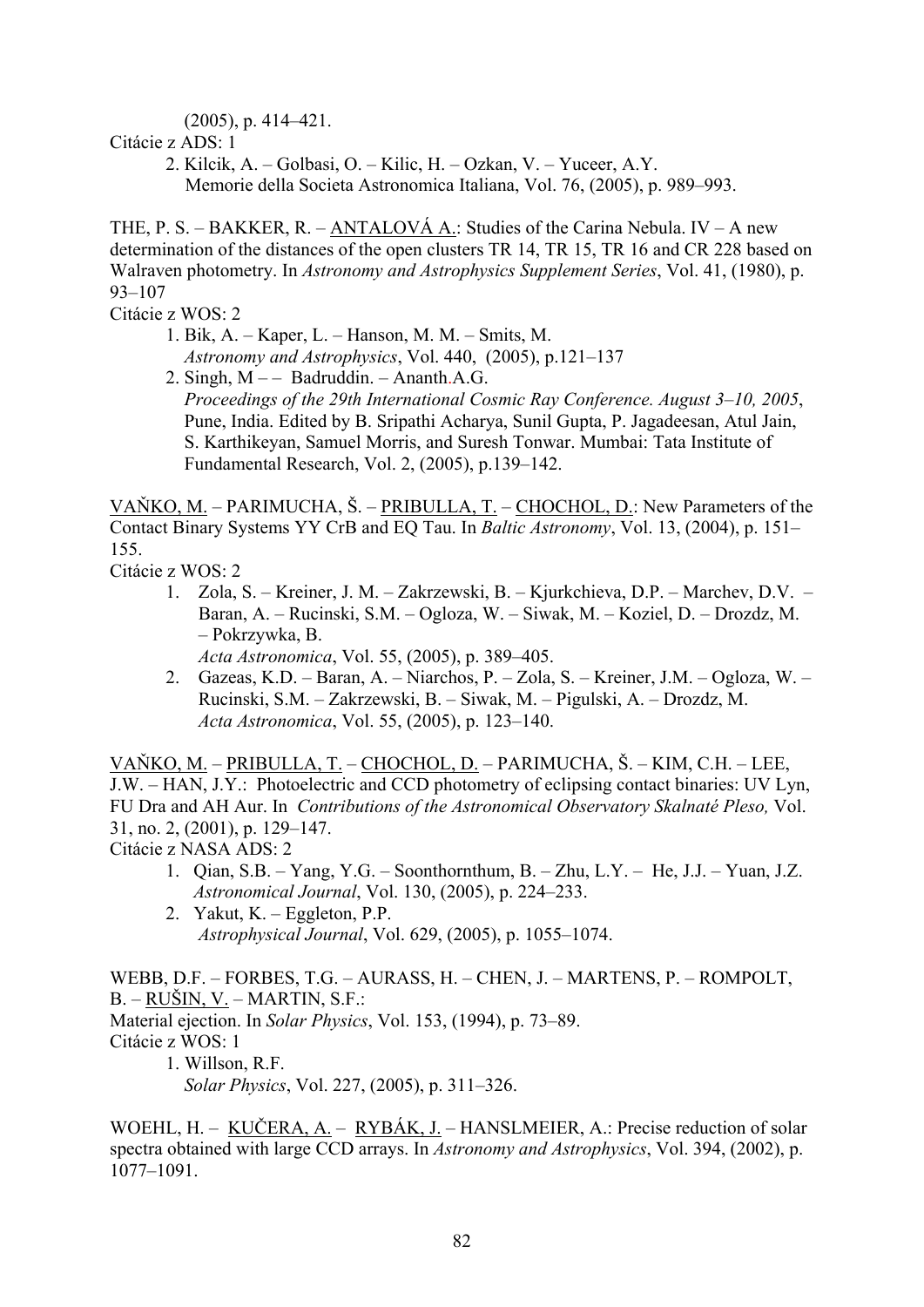Citácie zo SCOPUS: 1

 1. Olshevsky, V.L.  *European Space Agency Special Publication – ESA SP,* Vol. 596, (2005), p. 145–149.

ZBORIL*,* M. *–* BERRINGTON*,* K.A.: Non*–*LTE gallium abundance in HgMn stars. In *Astronomy and Astrophysics*. Vol. 373*,* (2001)*,* p. 987*–*992. Citácie z WOS: 1

 1. Nielsen*,* K.E. *–* Wahlgren*,* G.M. *–* Proffitt*,* C.R. *–* Leckrone*,* D.S. *–* Adelman*,* S.J.  *Astronomical Journal,* Vol. 130*,* (2005)*,* p. 2312*–*2318.

ZBORIL*,* M. *–* BYRNE, P.B.: Metallicity and photospheric abundances in field K and M dwarfs. In *Monthly Notices of the Royal Astronomical Society*. Vol*.* 299*,* (1998)*,* p*.* 753*–*758. Citácie z WOS: 4

- 1. Zapatero*,* O.M.R.Martin*,* E.L.Lane*,* B.F.Pavlenko*,* Ya.Bony*,* H. Baraffe*,* I*., –* Basri*,* G. *Astronomische Nachrichten,* Vol. 326*,* (2005)*,* p*.* 948*–*954*.*
- 2. Bonfils*,* X*.* Delfosse*,* X.Udry*,* S.Santos*,* N.C*.* Forveille*,* T. Segransan*,*  D.

*Astronomy and Astrophysics,* Vol. 442*,* (2005)*,* p. 635*–*661.

- 3. Robrade*,* J. Schmitt*,* J.H .M.M. *Astronomy and Astrophysics,* Vol. 435*,* (2005)*,* p. 1073*–*1079.
- 4. Affer*,* L. Micela*,* G.Morel*,* T.Sanz*–*Forcada*,* J.Favata*,* F. *Astronomy and Astrophysics,* Vol. 433*,* (2005)*,* p*.* 647*–*653.

ZBORIL*,* M. *–* BYRNE*,* P.B. *–* ROLLESTON*,* W.R.J.: Lithium abundance in field K and M dwarfs. In *Monthly Notices of the Royal Astronomical Society.* Vol. 284*,* (1997)*,* p. 685*–*691. Citácie z WOS: 1

1. Tachihara*,* K*. –* Neuhauser*,* R*. –* Kun*,* M*. –* Fukui*,* Y*. Astronomy and Astrophysics,* Vol*.* 437*,* (2005)*,* p. 919*–*925.

ZBORIL*,* M. *–* DJURAŠEVIČ, G.: SV Cam spot activity in February 2001 *–* March 2002. In *Astronomy and Astrophysics*. Vol. 406*,* (2003)*,* p. 193*–*201. Citácie z WOS: 1

 1. Jeffers*,* S.V.  *Monthly Notices of the Royal Astronomical Society,* Vol*.* 359*,* (2005)*,* p. 729 *–*  734.

ZBORIL*,* M. *–* NORTH*,* P. *–* GLAGOLEVSKIJ*,* Yu. V. *–* BETRIX*,* F.: Properties of He*–*rich stars *I.* Their evolutionary state and helium abundance. In *Astronomy and Astrophysics*. Vol. 324*,* (1997), p. 949–958.

Citácie z WOS: 1

1. Paunzen, E. *–* Stutz, Ch. *–* Maitzen*,* H.M. *Astronomy and Astrophysics,* Vol. 441*,* (2005), p. 631–637.

ZVERKO, J.: 21 Com – photometry at H–beta. In *Contributions of the Astronomical Observatory Skalnaté Pleso,* Vol. 16, (1987), p. 7–15. Citácie z WOS: 1

 1. Bychkov, V.D. – Bychkova, L.V. – Madej, J. *Astronomy and Astrophysics,* Vol. 430, (2005), p. 1143–1154.